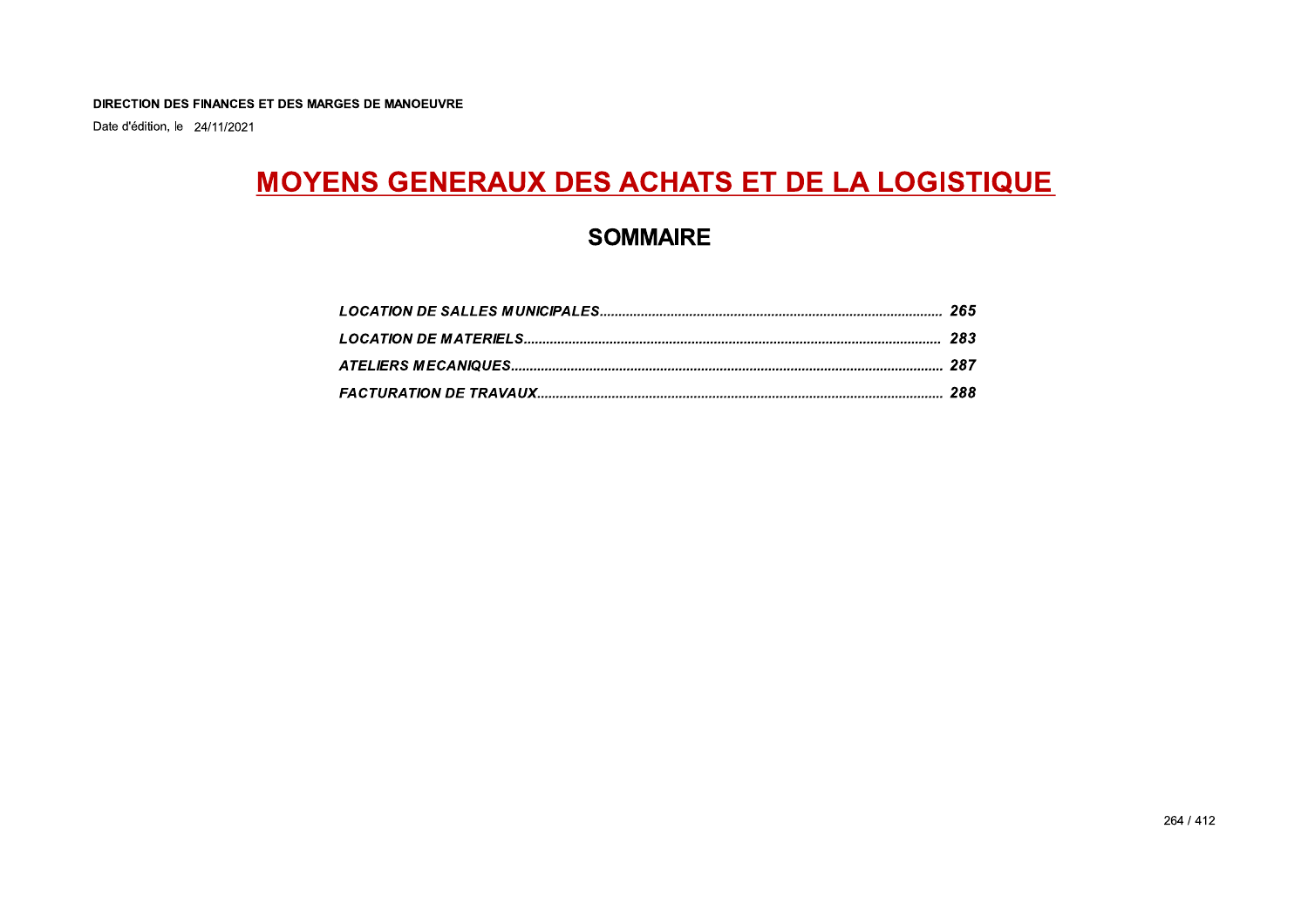|                                                                                                                                                                                                                | 2021       |    |            | 2022       |             |               |
|----------------------------------------------------------------------------------------------------------------------------------------------------------------------------------------------------------------|------------|----|------------|------------|-------------|---------------|
|                                                                                                                                                                                                                | <b>TTC</b> | HT | <b>TVA</b> | <b>TTC</b> | <b>Taux</b> | $\frac{9}{6}$ |
| 1 - LOCATIONS DE SALLES MUNICIPALES                                                                                                                                                                            |            |    |            |            |             |               |
|                                                                                                                                                                                                                |            |    |            |            |             |               |
| La Ville peut mettre à disposition des locaux lorsqu'un intérêt public le justifie. Les locaux peuvent faire l'objet d'une<br>location au bénéfice d'associations, particuliers, organismes publics ou privés. |            |    |            |            |             |               |
| Les locaux sont classés selon les catégories suivantes :                                                                                                                                                       |            |    |            |            |             |               |
| - Locaux standards,                                                                                                                                                                                            |            |    |            |            |             |               |
| - Salles de prestige,                                                                                                                                                                                          |            |    |            |            |             |               |
| - Salles de spectacle,                                                                                                                                                                                         |            |    |            |            |             |               |
| - Salles des écoles,                                                                                                                                                                                           |            |    |            |            |             |               |
| - Salles d'expositions Galerie Neuve, Serre Orangerie du Jardin Botanique                                                                                                                                      |            |    |            |            |             |               |
| Les recettes seront constatées aux : 752 HT - 020 A70, 020 A73, 33 C00, 321 C40, 322 C61, 212 E20, 020 W10<br>(TVA 20 %)                                                                                       |            |    |            |            |             |               |
| <b>1.1 - CONDITIONS TARIFAIRES</b>                                                                                                                                                                             |            |    |            |            |             |               |
| Les tarifs mentionnés correspondent à un prix horaire.                                                                                                                                                         |            |    |            |            |             |               |
| Cependant, certaines salles standards (mentionnées par un astérisque (*)) sont facturées par demi-journée, soit 4h au<br>minimum (matin ou après-midi ou soirée). Au delà le tarif horaire s'applique.         |            |    |            |            |             |               |
| Des forfaits soirée, 24 heures, 2 jours et week-end existent également.                                                                                                                                        |            |    |            |            |             |               |
| Des cas de réduction, gratuité, majoration sont définis en fonction du statut de l'utilisateur et de l'utilisation du local,<br>sous réserve d'appréciation du dossier déposé.                                 |            |    |            |            |             |               |
| 1.1.1 - Tarif Réduit                                                                                                                                                                                           |            |    |            |            |             |               |
| Il peut-être accordé aux utilisateurs suivants :                                                                                                                                                               |            |    |            |            |             |               |
| - les associations dont le siège social est à Tours ou ayant une antenne locale à Tours ;                                                                                                                      |            |    |            |            |             |               |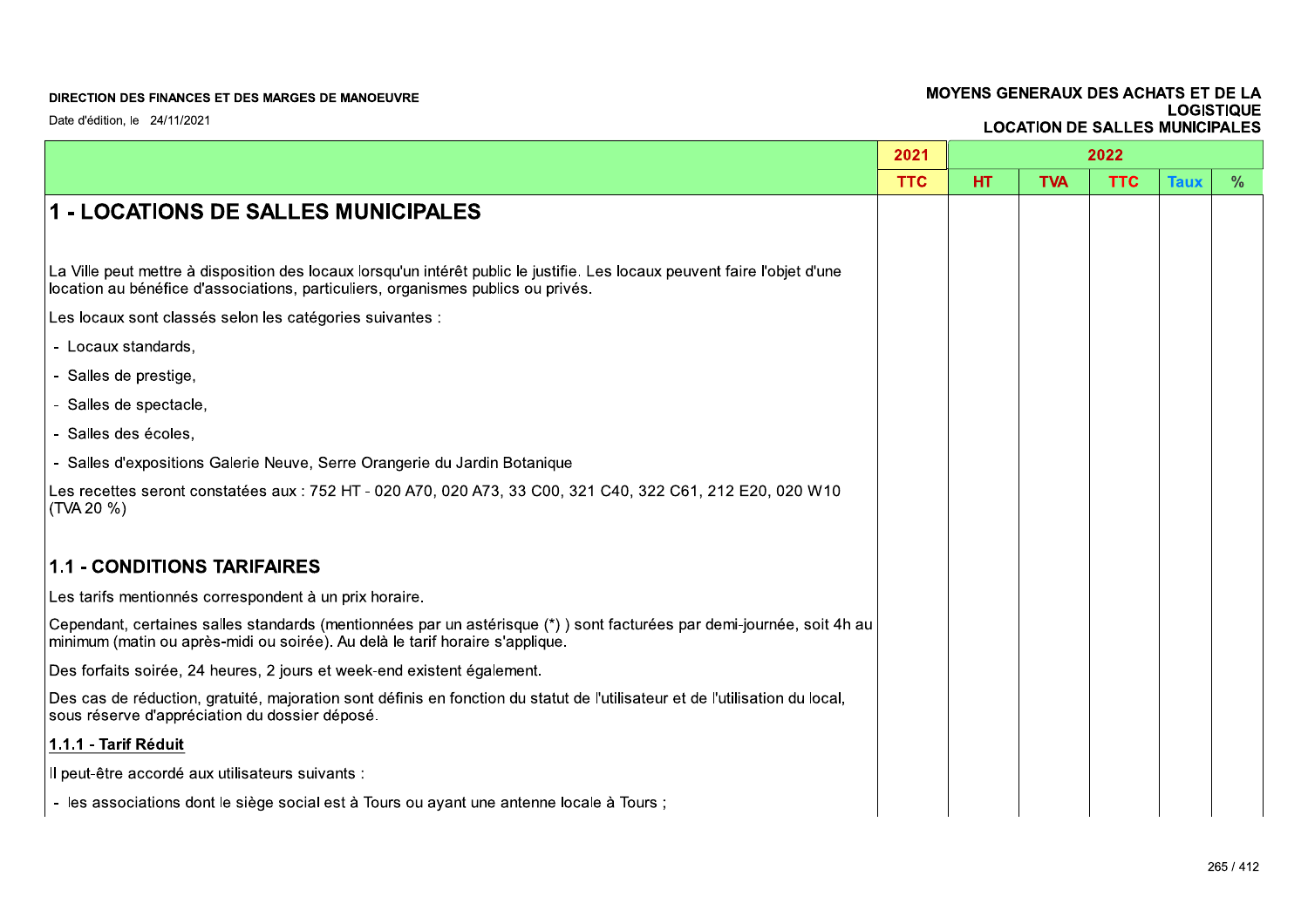### MOYENS GENERAUX DES ACHATS ET DE LA **LOGISTIQUE LOCATION DE SALLES MUNICIPALES**

|                                                                                                                                                                                                                                                                                                                                                                                                      | 2021       |           |            | 2022       |             |      |
|------------------------------------------------------------------------------------------------------------------------------------------------------------------------------------------------------------------------------------------------------------------------------------------------------------------------------------------------------------------------------------------------------|------------|-----------|------------|------------|-------------|------|
|                                                                                                                                                                                                                                                                                                                                                                                                      | <b>TTC</b> | <b>HT</b> | <b>TVA</b> | <b>TTC</b> | <b>Taux</b> | $\%$ |
| - les organismes réalisant, dans le cadre d'un partenariat formalisé avec la Ville, des actions revêtant un intérêt public<br>local.                                                                                                                                                                                                                                                                 |            |           |            |            |             |      |
| Pour les associations de Tours dont la manifestation aura fait l'objet d'un partenariat formalisé avec la ville en raison<br>de l'intérêt public local de cette action, une réduction supplémentaire de 50% pourra être accordée.                                                                                                                                                                    |            |           |            |            |             |      |
| 1.1.2 - Gratuité                                                                                                                                                                                                                                                                                                                                                                                     |            |           |            |            |             |      |
| Elle peut-être accordée dans les cas suivants :                                                                                                                                                                                                                                                                                                                                                      |            |           |            |            |             |      |
| - Aux associations dont le siège social est à Tours ou ayant une antenne locale à Tours : une fois par an pour la<br>tenue de leur assemblée générale, hors salle de prestige ;                                                                                                                                                                                                                      |            |           |            |            |             |      |
| - Aux associations à objet caritatif, humanitaire ou organisant une manifestation dans un but caritatif, humanitaire ;                                                                                                                                                                                                                                                                               |            |           |            |            |             |      |
| - Aux organismes réalisant, dans le cadre d'un partenariat formalisé, des actions participant aux politiques publiques<br>municipales menées de concert avec la Ville ;                                                                                                                                                                                                                              |            |           |            |            |             |      |
| - Aux comités de quartier (reconnus par la Ville) dans la limite de 6 manifestations par an organisées pour l'animation<br>de quartier (y compris assemblée générale) et 2 créneaux par semaine pour mener des activités gratuites ouvertes<br>aux habitants du quartier, hors salles de prestige;                                                                                                   |            |           |            |            |             |      |
| - Aux candidats, dans le cadre des campagnes électorales fixées officiellement par le Ministère de l'Intérieur de la<br>République Française pour la tenue des réunions publiques à compter du lundi de la quatrième semaine précédant le<br>1er tour de scrutin et entre les deux tours de scrutin dans la limite d'une réunion pour chacune des salles de la ville,<br>pour chacun des deux tours. |            |           |            |            |             |      |
| 1.1.3 - Occupations récurrentes                                                                                                                                                                                                                                                                                                                                                                      |            |           |            |            |             |      |
| Dans l'hypothèse d'une occupation récurrente (selon une programmation au moins trimestrielle) une dégressivité est<br>appliquée comme suit :                                                                                                                                                                                                                                                         |            |           |            |            |             |      |
| - Occupation hebdomadaire : moins 20% ;                                                                                                                                                                                                                                                                                                                                                              |            |           |            |            |             |      |
| - Occupation mensuelle : moins 15%;                                                                                                                                                                                                                                                                                                                                                                  |            |           |            |            |             |      |
| - Occupation représentant plus de 100h par an : moins 50% supplémentaire cumulatif avec les créneaux récurrents.                                                                                                                                                                                                                                                                                     |            |           |            |            |             |      |
| 1.1.4 - Majoration                                                                                                                                                                                                                                                                                                                                                                                   |            |           |            |            |             |      |
| Une majoration de 50% est appliquée aux entreprises ou organisations menant des réunions et manifestations à<br>vocation commerciale ou lucrative.                                                                                                                                                                                                                                                   |            |           |            |            |             |      |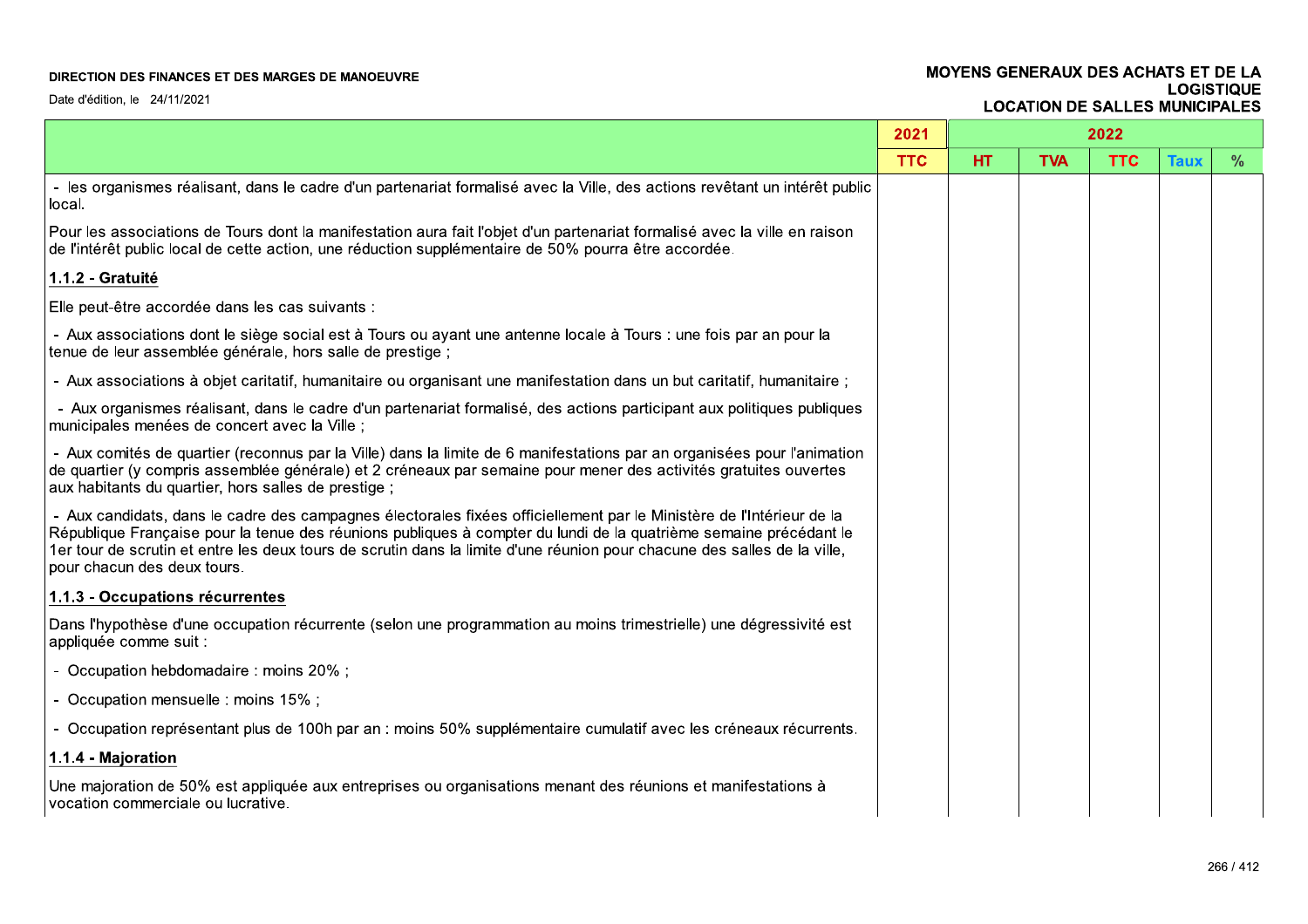### MOYENS GENERAUX DES ACHATS ET DE LA **LOGISTIQUE LOCATION DE SALLES MUNICIPALES**

|                                                                                                                                                                                                                                          | 2021       |           |            | 2022       |             |               |
|------------------------------------------------------------------------------------------------------------------------------------------------------------------------------------------------------------------------------------------|------------|-----------|------------|------------|-------------|---------------|
|                                                                                                                                                                                                                                          | <b>TTC</b> | <b>HT</b> | <b>TVA</b> | <b>TTC</b> | <b>Taux</b> | $\frac{0}{0}$ |
| Les minorations et majorations sont arrondies au centime d'euro supérieur et sont calculées sur la base du hors Taxe<br>(HT) unitaire.                                                                                                   |            |           |            |            |             |               |
| 1.1.5 - Tournage de film :                                                                                                                                                                                                               |            |           |            |            |             |               |
| Les tarifs sont fixés par la présente délibération au chapitre Culture/Cinémathèque                                                                                                                                                      |            |           |            |            |             |               |
| 1.1.6 - Dans le cadre de la crise sanitaire liée au covid 19                                                                                                                                                                             |            |           |            |            |             |               |
| - Une réduction de 50% pourra être appliquée au tarif initialement prévu, lorsque le département sera classé en zone<br>orange et rouge et lorsque la jauge de la salle sera inférieure à 69% de la capacité normale en situation assise |            |           |            |            |             |               |
| Excepté :                                                                                                                                                                                                                                |            |           |            |            |             |               |
| - Les forfaits spectacle, piano, montage                                                                                                                                                                                                 |            |           |            |            |             |               |
| - En zone orange : salle capitilaire, salle de gymnastique, Galerie Neuve, Salle Camus Maurois, salles 116 et 109 des<br>Halles, commissions générales, les salles des Ecoles, et la Grande serre du jardin botanique                    |            |           |            |            |             |               |
| - En zone rouge : salle de gymnastique des Fontaines, Galerie Neuve, salle 109 des Halles, les salles des Ecoles et<br>la Grande serre du Jardin botanique                                                                               |            |           |            |            |             |               |
| <b>1.2 - SALLES STANDARDS</b>                                                                                                                                                                                                            |            |           |            |            |             |               |
| 1.2.1 - Tarifs horaires                                                                                                                                                                                                                  |            |           |            |            |             |               |
| 1.2.1.1 - Complexe des Halles                                                                                                                                                                                                            |            |           |            |            |             |               |
| 1.2.1.1.1 - Salles 104                                                                                                                                                                                                                   |            |           |            |            |             |               |
| tarif plein                                                                                                                                                                                                                              | 6,92       | 5,82      | 1,16       | 6,98       | 20,00       | 0,87          |
| tarif réduit                                                                                                                                                                                                                             | 3,46       | 2,91      | 0,58       | 3,49       | 20,00       | 0,87          |
| 1.2.1.1.2 - Salle 107                                                                                                                                                                                                                    |            |           |            |            |             |               |
| tarif plein                                                                                                                                                                                                                              | 6.92       | 5,82      | 1,16       | 6,98       | 20,00       | 0,87          |
| tarif réduit                                                                                                                                                                                                                             | 3,46       | 2,91      | 0,58       | 3,49       | 20,00       | 0,87          |
|                                                                                                                                                                                                                                          |            |           |            |            |             |               |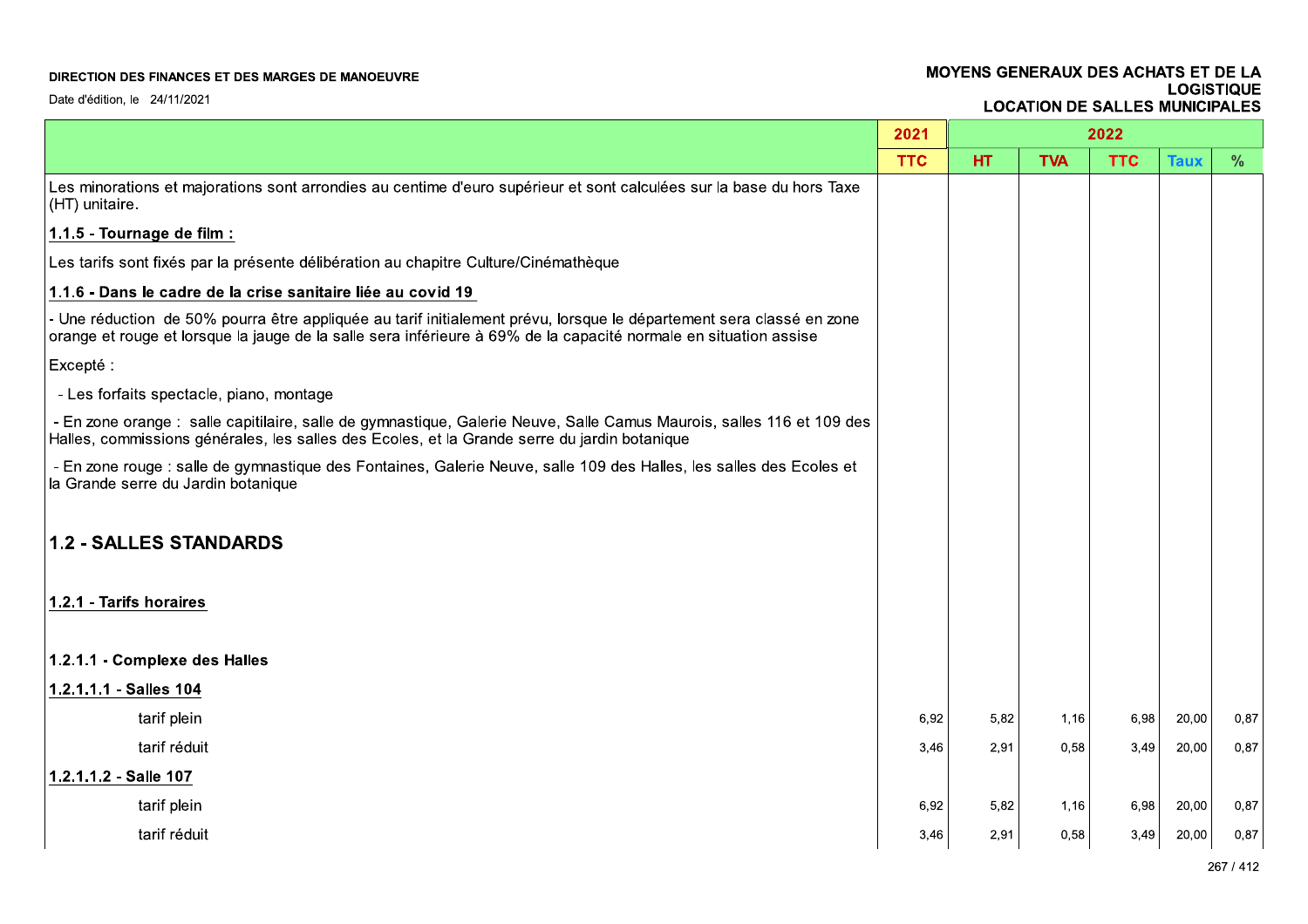Date d'édition, le 24/11/2021

|                        | 2021       |       |            | 2022       |             |      |
|------------------------|------------|-------|------------|------------|-------------|------|
|                        | <b>TTC</b> | HT.   | <b>TVA</b> | <b>TTC</b> | <b>Taux</b> | $\%$ |
| 1.2.1.1.3 - Salle 109  |            |       |            |            |             |      |
| tarif plein            | 7,25       | 6, 10 | 1,22       | 7,32       | 20,00       | 0,97 |
| tarif réduit           | 3,62       | 3,05  | 0,61       | 3,66       | 20,00       | 1,10 |
| 1.2.1.1.4 - Salle 112  |            |       |            |            |             |      |
| tarif plein            | 6,92       | 5,82  | 1,16       | 6,98       | 20,00       | 0,87 |
| tarif réduit           | 3,46       | 2,91  | 0,58       | 3,49       | 20,00       | 0,87 |
| 1.2.1.1.5 - Salle 113  |            |       |            |            |             |      |
| tarif plein            | 6,92       | 5,82  | 1,16       | 6,98       | 20,00       | 0,87 |
| tarif réduit           | 3,46       | 2,91  | 0,58       | 3,49       | 20,00       | 0,87 |
| 1.2.1.1.6 - Salle 116  |            |       |            |            |             |      |
| tarif plein            | 6,92       | 5,82  | 1,16       | 6,98       | 20,00       | 0,87 |
| tarif réduit           | 3,46       | 2,91  | 0,58       | 3,49       | 20,00       | 0,87 |
| 1.2.1.1.7 - Salle 117  |            |       |            |            |             |      |
| tarif plein            | 6,92       | 5,82  | 1,16       | 6,98       | 20,00       | 0,87 |
| tarif réduit           | 3,46       | 2,91  | 0,58       | 3,49       | 20,00       | 0,87 |
| 1.2.1.1.8 - Salle 118  |            |       |            |            |             |      |
| tarif plein            | 6,92       | 5,82  | 1,16       | 6,98       | 20,00       | 0,87 |
| tarif réduit           | 3,46       | 2,91  | 0,58       | 3,49       | 20,00       | 0,87 |
| 1.2.1.1.9 - Salle 119  |            |       |            |            |             |      |
| tarif plein            | 6,92       | 5,82  | 1,16       | 6,98       | 20,00       | 0,87 |
| tarif réduit           | 3,46       | 2,91  | 0,58       | 3,49       | 20,00       | 0,87 |
| 1.2.1.1.10 - Salle 120 |            |       |            |            |             |      |
| tarif plein            | 18,04      | 15,17 | 3,03       | 18,20      | 20,00       | 0,89 |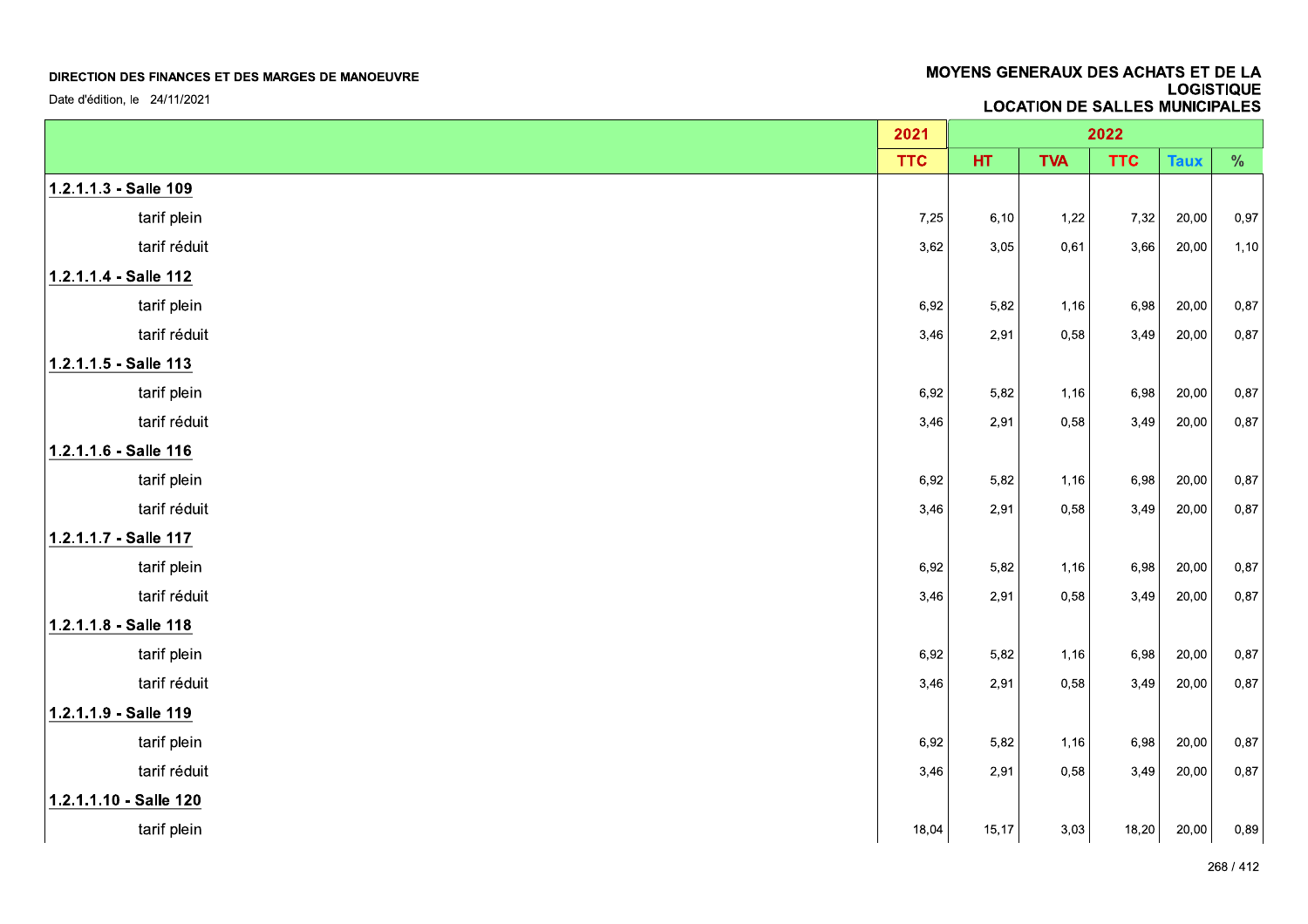| DIRECTION DES FINANCES ET DES MARGES DE MANOEUVRE<br>Date d'édition, le 24/11/2021 | MOYENS GENERAUX DES ACHATS ET DE LA<br><b>LOGISTIQUE</b><br><b>LOCATION DE SALLES MUNICIPALES</b> |        |            |            |             |      |  |
|------------------------------------------------------------------------------------|---------------------------------------------------------------------------------------------------|--------|------------|------------|-------------|------|--|
|                                                                                    |                                                                                                   |        |            |            |             |      |  |
|                                                                                    | 2021                                                                                              |        |            | 2022       |             |      |  |
|                                                                                    | <b>TTC</b>                                                                                        | HT.    | <b>TVA</b> | <b>TTC</b> | <b>Taux</b> | $\%$ |  |
| tarif réduit                                                                       | 9,02                                                                                              | 7,58   | 1,52       | 9,10       | 20,00       | 0,89 |  |
| 1.2.1.1.11 - Salles 121 (*)                                                        |                                                                                                   |        |            |            |             |      |  |
| tarif plein                                                                        | 26,28                                                                                             | 22,10  | 4,42       | 26,52      | 20,00       | 0,91 |  |
| tarif réduit                                                                       | 13,14                                                                                             | 11,05  | 2,21       | 13,26      | 20,00       | 0,91 |  |
| 1.2.1.1.12 - Salle Polyvalentes Paul Tixier                                        |                                                                                                   |        |            |            |             |      |  |
| tarif plein                                                                        | 87,56                                                                                             | 73,62  | 14,72      | 88,34      | 20,00       | 0,89 |  |
| tarif réduit                                                                       | 43,78                                                                                             | 36,81  | 7,36       | 44,17      | 20,00       | 0,89 |  |
| 1.2.1.1.13 - Plateau                                                               |                                                                                                   |        |            |            |             |      |  |
| tarif plein                                                                        | 164,16                                                                                            | 138,03 | 27,61      | 165,64     | 20,00       | 0,90 |  |
| tarif réduit                                                                       | 82,08                                                                                             | 69,02  | 13,80      | 82,82      | 20,00       | 0,90 |  |
| 1.2.1.2 - Centre de Vie du Sanitas                                                 |                                                                                                   |        |            |            |             |      |  |
| 1.2.1.2.1 - Centre de Vie du Sanitas Petite salle                                  |                                                                                                   |        |            |            |             |      |  |
| tarif plein                                                                        | 6,92                                                                                              | 5,82   | 1,16       | 6,98       | 20,00       | 0,87 |  |
| tarif réduit                                                                       | 3,46                                                                                              | 2,91   | 0,58       | 3,49       | 20,00       | 0,87 |  |
| 1.2.1.2.2 - Salle Fréderic Maurice                                                 |                                                                                                   |        |            |            |             |      |  |
| tarif plein                                                                        | 19,90                                                                                             | 16,73  | 3,35       | 20,08      | 20,00       | 0,90 |  |
| tarif réduit                                                                       | 9,95                                                                                              | 8,37   | 1,67       | 10,04      | 20,00       | 0,90 |  |
| 1.2.1.2.3 - Salle polyvalente                                                      |                                                                                                   |        |            |            |             |      |  |
| tarif plein                                                                        | 46,72                                                                                             | 39,28  | 7,86       | 47,14      | 20,00       | 0,90 |  |
| tarif réduit                                                                       | 23,36                                                                                             | 19,64  | 3,93       | 23,57      | 20,00       | 0,90 |  |
| 1.2.1.3 - Toulouse Lautrec                                                         |                                                                                                   |        |            |            |             |      |  |
| 1.2.1.3.1 - Salle C                                                                |                                                                                                   |        |            |            |             |      |  |
| tarif plein                                                                        | 18,04                                                                                             | 15, 17 | 3,03       | 18,20      | 20,00       | 0,89 |  |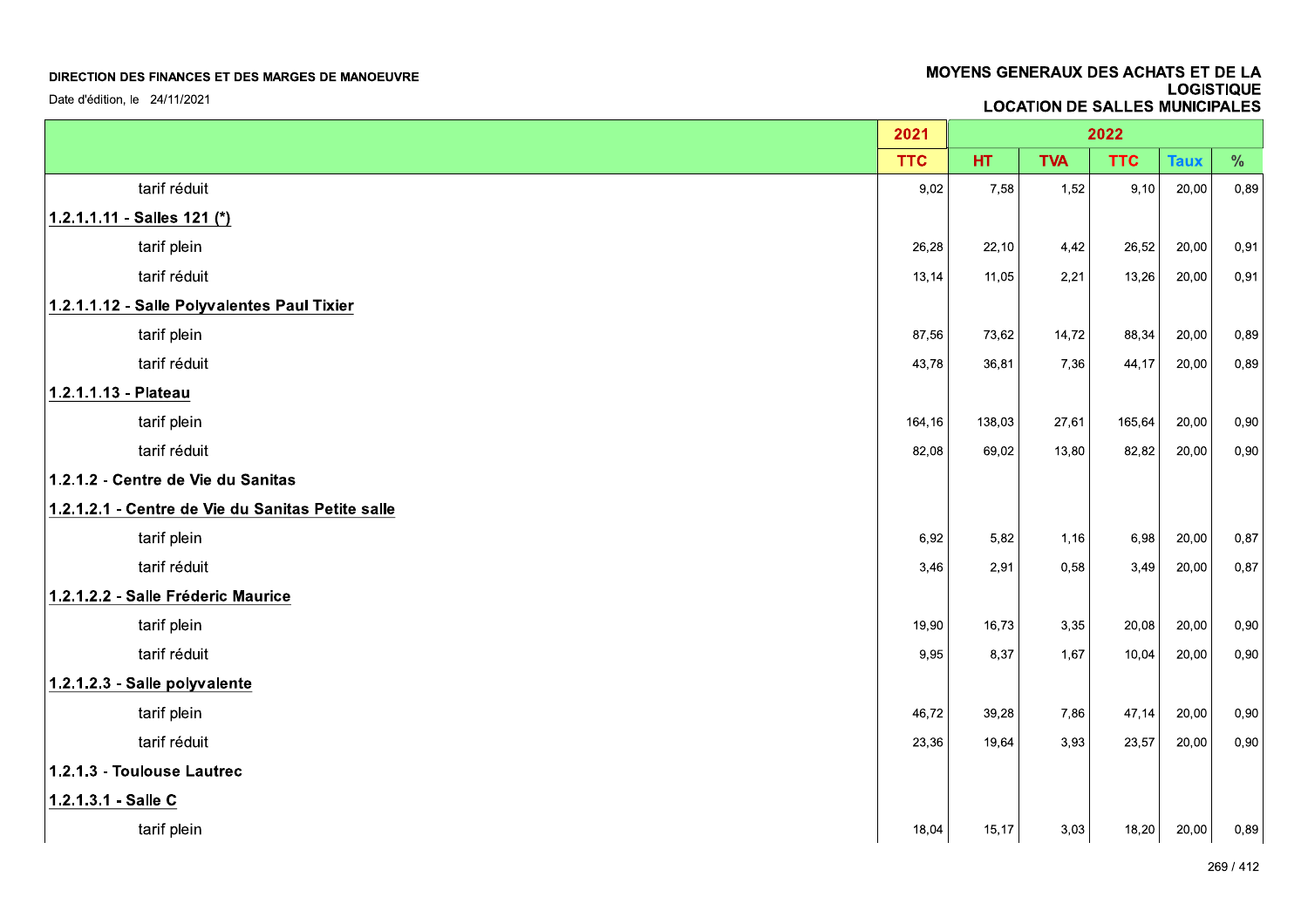| DIRECTION DES FINANCES ET DES MARGES DE MANOEUVRE<br>Date d'édition, le 24/11/2021 |            | MOYENS GENERAUX DES ACHATS ET DE LA<br><b>LOGISTIQUE</b><br><b>LOCATION DE SALLES MUNICIPALES</b> |            |            |             |           |  |  |
|------------------------------------------------------------------------------------|------------|---------------------------------------------------------------------------------------------------|------------|------------|-------------|-----------|--|--|
|                                                                                    |            |                                                                                                   |            |            |             |           |  |  |
|                                                                                    | 2021       |                                                                                                   |            | 2022       |             |           |  |  |
|                                                                                    | <b>TTC</b> | HT.                                                                                               | <b>TVA</b> | <b>TTC</b> | <b>Taux</b> | $\%$      |  |  |
| tarif réduit                                                                       | 9,02       | 7,58                                                                                              | 1,52       | 9,10       | 20,00       | 0,89      |  |  |
| 1.2.1.3.2 - Salle du parvis                                                        |            |                                                                                                   |            |            |             |           |  |  |
| tarif plein                                                                        | 18,04      | 15, 17                                                                                            | 3,03       | 18,20      | 20,00       | 0,89      |  |  |
| tarif réduit                                                                       | 9,02       | 7,58                                                                                              | 1,52       | 9,10       | 20,00       | 0,89      |  |  |
| 1.2.1.4 - Salle Charcot                                                            |            |                                                                                                   |            |            |             |           |  |  |
| tarif plein                                                                        | 19,90      | 16,74                                                                                             | 3,35       | 20,09      | 20,00       | 0,95      |  |  |
| tarif réduit                                                                       | 9,95       | 8,37                                                                                              | 1,67       | 10,04      | 20,00       | 0,90      |  |  |
| 1.2.1.5 - Galerie Neuve                                                            |            |                                                                                                   |            |            |             |           |  |  |
| Salle d'exposition Forfait 15 jours (Tarif Unique)                                 | 54,00      | 45,41                                                                                             | 9,08       | 54,49      | 20,00       | 0,91      |  |  |
| Salle d'exposition Forfait 7 jours (Tarif Unique)<br>1.2.1.6 - Hôtel de Ville      | 31,00      | 26,07                                                                                             | 5,21       | 31,28      | 20,00       | 0,90      |  |  |
|                                                                                    |            |                                                                                                   |            |            |             |           |  |  |
| 1.2.1.6.1 - Salle Anatole France B (*)<br>tarif plein                              | 11,68      | 9,82                                                                                              | 1,96       | 11,78      | 20,00       | 0,86      |  |  |
| tarif réduit                                                                       | 5,83       | 4,90                                                                                              | 0,98       | 5,88       | 20,00       | 0,86      |  |  |
| 1.2.1.6.2 - Salle Anatole France A (*)                                             |            |                                                                                                   |            |            |             |           |  |  |
| tarif plein                                                                        | 19,90      | 16,73                                                                                             | 3,35       | 20,08      | 20,00       | 0,90      |  |  |
| tarif réduit                                                                       | 9,95       | 8,37                                                                                              | 1,67       | 10,04      | 20,00       | 0,90      |  |  |
| 1.2.1.6.3 - Salles Anatole France A et B (*)                                       |            |                                                                                                   |            |            |             |           |  |  |
| tarif plein                                                                        | 28,42      | 23,90                                                                                             | 4,78       | 28,68      | 20,00       | 0,91      |  |  |
| tarif réduit                                                                       | 14,21      | 11,95                                                                                             | 2,39       | 14,34      | 20,00       | 0,91      |  |  |
| 1.2.1.6.4 - Pallier Anatole France (*)                                             |            |                                                                                                   |            |            |             |           |  |  |
| tarif plein                                                                        | 5,30       | 4,46                                                                                              | 0,89       | 5,35       | 20,00       | 0,94      |  |  |
| tarif réduit                                                                       | 2,65       | 2,23                                                                                              | 0,45       | 2,68       | 20,00       | 1,13      |  |  |
|                                                                                    |            |                                                                                                   |            |            |             | 270 / 412 |  |  |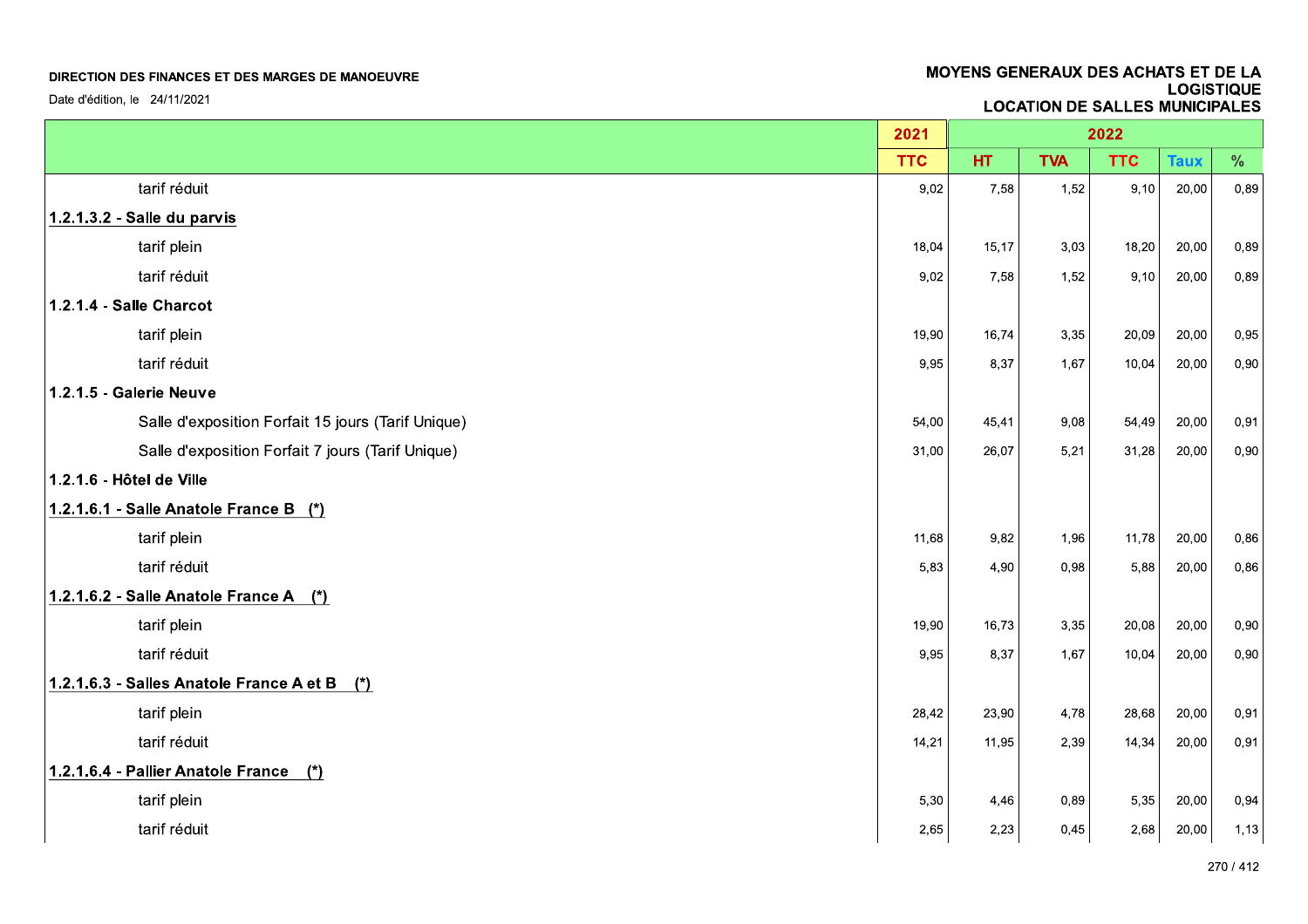| DIRECTION DES FINANCES ET DES MARGES DE MANOEUVRE | MOYENS GENERAUX DES ACHATS ET DE LA<br><b>LOGISTIQUE</b> |       |              |                                       |             |      |
|---------------------------------------------------|----------------------------------------------------------|-------|--------------|---------------------------------------|-------------|------|
| Date d'édition, le 24/11/2021                     |                                                          |       |              | <b>LOCATION DE SALLES MUNICIPALES</b> |             |      |
|                                                   | 2021                                                     |       |              | 2022                                  |             |      |
|                                                   | <b>TTC</b>                                               | HT.   | <b>TVA</b>   | <b>TTC</b>                            | <b>Taux</b> | $\%$ |
| 1.2.1.6.5 - Salle Michel Petrucciani (*)          |                                                          |       |              |                                       |             |      |
| tarif plein                                       | 19,90                                                    | 16,73 | 3,35         | 20,08                                 | 20,00       | 0,90 |
| tarif réduit                                      | 9,95                                                     | 8,37  | 1,67         | 10,04                                 | 20,00       | 0,90 |
| 1.2.1.7 - Salle Champ Girault                     |                                                          |       |              |                                       |             |      |
| tarif plein                                       | 26,28                                                    | 22,10 | 4,42         | 26,52                                 | 20,00       | 0,91 |
| tarif réduit                                      | 13,14                                                    | 11,05 | 2,21         | 13,26                                 | 20,00       | 0,91 |
| 1.2.1.8 - Salle Panoramique Espace Tonnellé       |                                                          |       |              |                                       |             |      |
| tarif plein                                       | 42,46                                                    | 35,70 | 7,14         | 42,84                                 | 20,00       | 0,89 |
| tarif réduit                                      | 21,23                                                    | 17,85 | 3,57         | 21,42                                 | 20,00       | 0,89 |
| 1.2.1.9 - Salles de St-Symphorien                 |                                                          |       |              |                                       |             |      |
| 1.2.1.9.1 - Salle de réunion                      |                                                          |       |              |                                       |             |      |
| tarif plein                                       | 6,65                                                     | 5,59  | 1,12         | 6,71                                  | 20,00       | 0,90 |
| tarif réduit                                      | 3,32                                                     | 2,79  | 0,56         | 3,35                                  | 20,00       | 0,90 |
| 1.2.1.9.2 - Salle du quartier Europe              |                                                          |       |              |                                       |             |      |
| tarif plein                                       | 6,92                                                     | 5,82  | 1,16         | 6,98                                  | 20,00       | 0,87 |
| tarif réduit                                      | 3,46                                                     | 2,91  | 0,58         | 3,49                                  | 20,00       | 0,87 |
| 1.2.1.9.3 - Milletière Salle de classe            |                                                          |       |              |                                       |             |      |
| tarif plein                                       | 11,16                                                    | 9,38  | 1,88         | 11,26                                 | 20,00       | 0,90 |
| tarif réduit                                      | 5,58                                                     | 4,69  | 0,94         | 5,63                                  | 20,00       | 0,90 |
| 1.2.1.9.4 - Annexe des Tourettes                  |                                                          | 16,73 |              |                                       |             |      |
| tarif plein<br>tarif réduit                       | 19,90                                                    |       | 3,35<br>1,67 | 20,08                                 | 20,00       | 0,90 |
|                                                   | 9,95                                                     | 8,37  |              | 10,04                                 | 20,00       | 0,90 |
| 1.2.1.9.5 - Salle Châteaubriand                   |                                                          |       |              |                                       |             |      |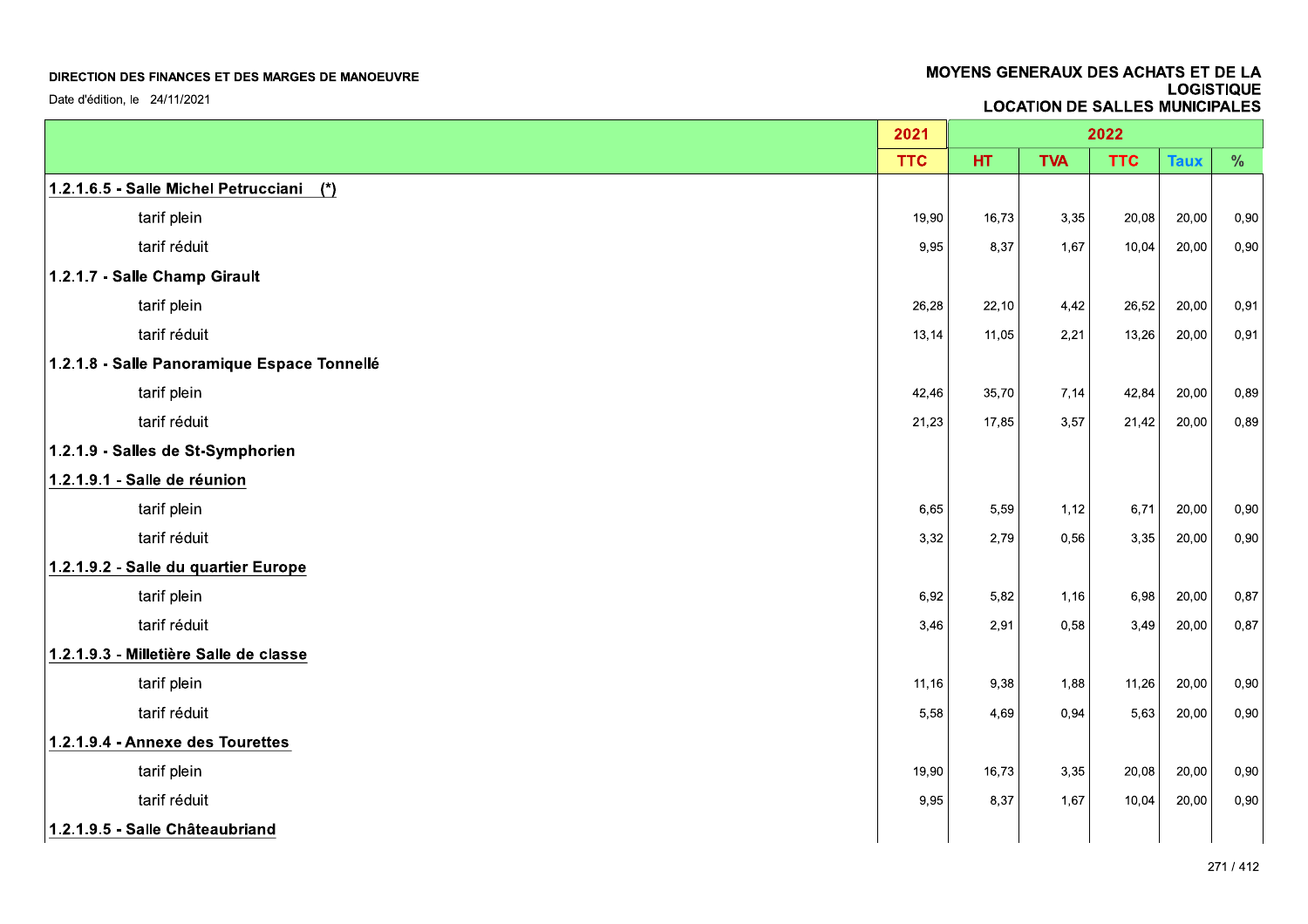| DIRECTION DES FINANCES ET DES MARGES DE MANOEUVRE         |            | MOYENS GENERAUX DES ACHATS ET DE LA<br><b>LOGISTIQUE</b><br><b>LOCATION DE SALLES MUNICIPALES</b> |            |            |             |           |  |  |
|-----------------------------------------------------------|------------|---------------------------------------------------------------------------------------------------|------------|------------|-------------|-----------|--|--|
| Date d'édition, le 24/11/2021                             |            |                                                                                                   |            |            |             |           |  |  |
|                                                           | 2021       |                                                                                                   |            | 2022       |             |           |  |  |
|                                                           | <b>TTC</b> | HT.                                                                                               | <b>TVA</b> | <b>TTC</b> | <b>Taux</b> | $\%$      |  |  |
| tarif plein                                               | 23,88      | 20,08                                                                                             | 4,01       | 24,09      | 20,00       | 0,88      |  |  |
| tarif réduit                                              | 11,94      | 10,04                                                                                             | 2,01       | 12,05      | 20,00       | 0,92      |  |  |
| 1.2.1.9.6 - Salle des Tourettes                           |            |                                                                                                   |            |            |             |           |  |  |
| tarif plein                                               | 87,56      | 73,63                                                                                             | 14,72      | 88,35      | 20,00       | 0,90      |  |  |
| tarif réduit                                              | 43,78      | 36,81                                                                                             | 7,36       | 44,17      | 20,00       | 0,89      |  |  |
| 1.2.1.10 - Salles Ste-Radegonde                           |            |                                                                                                   |            |            |             |           |  |  |
| 1.2.1.10.1 - Salle polyvalente Camus Maurois              |            |                                                                                                   |            |            |             |           |  |  |
| tarif plein                                               | 11,16      | 9,38                                                                                              | 1,88       | 11,26      | 20,00       | 0,90      |  |  |
| tarif réduit                                              | 5,58       | 4,69                                                                                              | 0,94       | 5,63       | 20,00       | 0,90      |  |  |
| 1.2.1.10.2 - Salle des Fêtes                              |            |                                                                                                   |            |            |             |           |  |  |
| tarif plein                                               | 23,88      | 20,08                                                                                             | 4,01       | 24,09      | 20,00       | 0,88      |  |  |
| tarif réduit                                              | 11,94      | 10,04                                                                                             | 2,01       | 12,05      | 20,00       | 0,92      |  |  |
| 1.2.1.10.3 - Salle Paul Bert                              |            |                                                                                                   |            |            |             |           |  |  |
| tarif plein                                               | 23,88      | 20,08                                                                                             | 4,01       | 24,09      | 20,00       | 0,88      |  |  |
| tarif réduit                                              | 11,94      | 10,04                                                                                             | 2,01       | 12,05      | 20,00       | 0,92      |  |  |
| 1.2.1.11 - Salles des Fontaines - Espace Jacques Villeret |            |                                                                                                   |            |            |             |           |  |  |
| 1.2.1.11.1 - Espace Jacques Villeret                      |            |                                                                                                   |            |            |             |           |  |  |
| 1.2.1.11.1.1 - bureau permanence                          |            |                                                                                                   |            |            |             |           |  |  |
| tarif plein                                               | 6,65       | 5,59                                                                                              | 1,12       | 6,71       | 20,00       | 0,90      |  |  |
| tarif réduit                                              | 3,32       | 2,79                                                                                              | 0,56       | 3,35       | 20,00       | 0,90      |  |  |
| 1.2.1.11.1.2 - Salle rouge                                |            |                                                                                                   |            |            |             |           |  |  |
| tarif plein                                               | 6,92       | 5,82                                                                                              | 1,16       | 6,98       | 20,00       | 0,87      |  |  |
| tarif réduit                                              | 3,46       | 2,91                                                                                              | 0,58       | 3,49       | 20,00       | 0,87      |  |  |
|                                                           |            |                                                                                                   |            |            |             | 272 / 412 |  |  |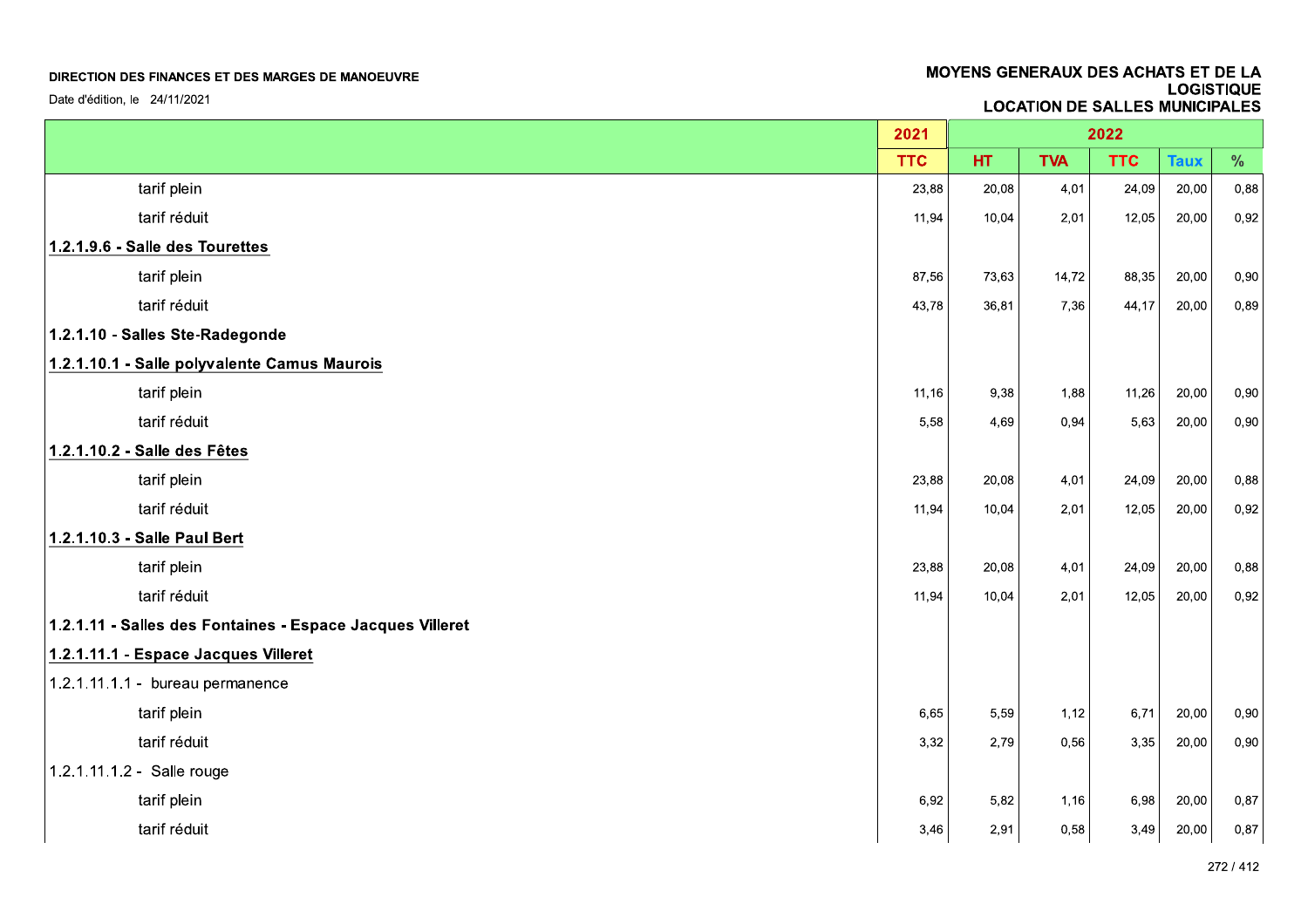Date d'édition, le 24/11/2021

|                                       | 2021       |        |            | 2022       |             |               |
|---------------------------------------|------------|--------|------------|------------|-------------|---------------|
|                                       | <b>TTC</b> | HT.    | <b>TVA</b> | <b>TTC</b> | <b>Taux</b> | $\frac{0}{0}$ |
| 1.2.1.11.1.3 - Salle verte            |            |        |            |            |             |               |
| tarif plein                           | 6,92       | 5,82   | 1,16       | 6,98       | 20,00       | 0,87          |
| tarif réduit                          | 3,46       | 2,91   | 0,58       | 3,49       | 20,00       | 0,87          |
| 1.2.1.11.1.4 - Salle violette         |            |        |            |            |             |               |
| tarif plein                           | 11,68      | 9,82   | 1,97       | 11,79      | 20,00       | 0,94          |
| tarif réduit                          | 5,84       | 4,91   | 0,98       | 5,89       | 20,00       | 0,86          |
| 1.2.1.11.1.5 - Salle de gymnastique   |            |        |            |            |             |               |
| tarif plein                           | 12,28      | 10,33  | 2,06       | 12,39      | 20,00       | 0,90          |
| tarif réduit                          | 6, 14      | 5,17   | 1,03       | 6,20       | 20,00       | 0,98          |
| 1.2.1.11.1.6 - Salle polyvalente      |            |        |            |            |             |               |
| tarif plein                           | 18,04      | 15, 17 | 3,03       | 18,20      | 20,00       | 0,89          |
| tarif réduit                          | 9,02       | 7,59   | 1,52       | 9,11       | 20,00       | 1,00          |
| 1.2.1.11.1.7 - Salle Jacques Villeret |            |        |            |            |             |               |
| tarif plein                           | 46,72      | 39,28  | 7,86       | 47,14      | 20,00       | 0,90          |
| tarif réduit                          | 23,36      | 19,64  | 3,93       | 23,57      | 20,00       | 0,90          |
| 1.2.1.11.2 - Salles des Fontaines     |            |        |            |            |             |               |
| 1.2.1.11.2.1 - Salle familiale        |            |        |            |            |             |               |
| tarif plein                           | 48,82      | 41,05  | 8,21       | 49,26      | 20,00       | 0,90          |
| tarif réduit                          | 24,41      | 20,53  | 4,10       | 24,63      | 20,00       | 0,90          |
| 1.2.1.11.2.2 - Petite salle familiale |            |        |            |            |             |               |
| tarif plein                           | 11,68      | 9,82   | 1,97       | 11,79      | 20,00       | 0,94          |
| tarif réduit                          | 5,84       | 4,91   | 0,98       | 5,89       | 20,00       | 0,86          |
|                                       |            |        |            |            |             |               |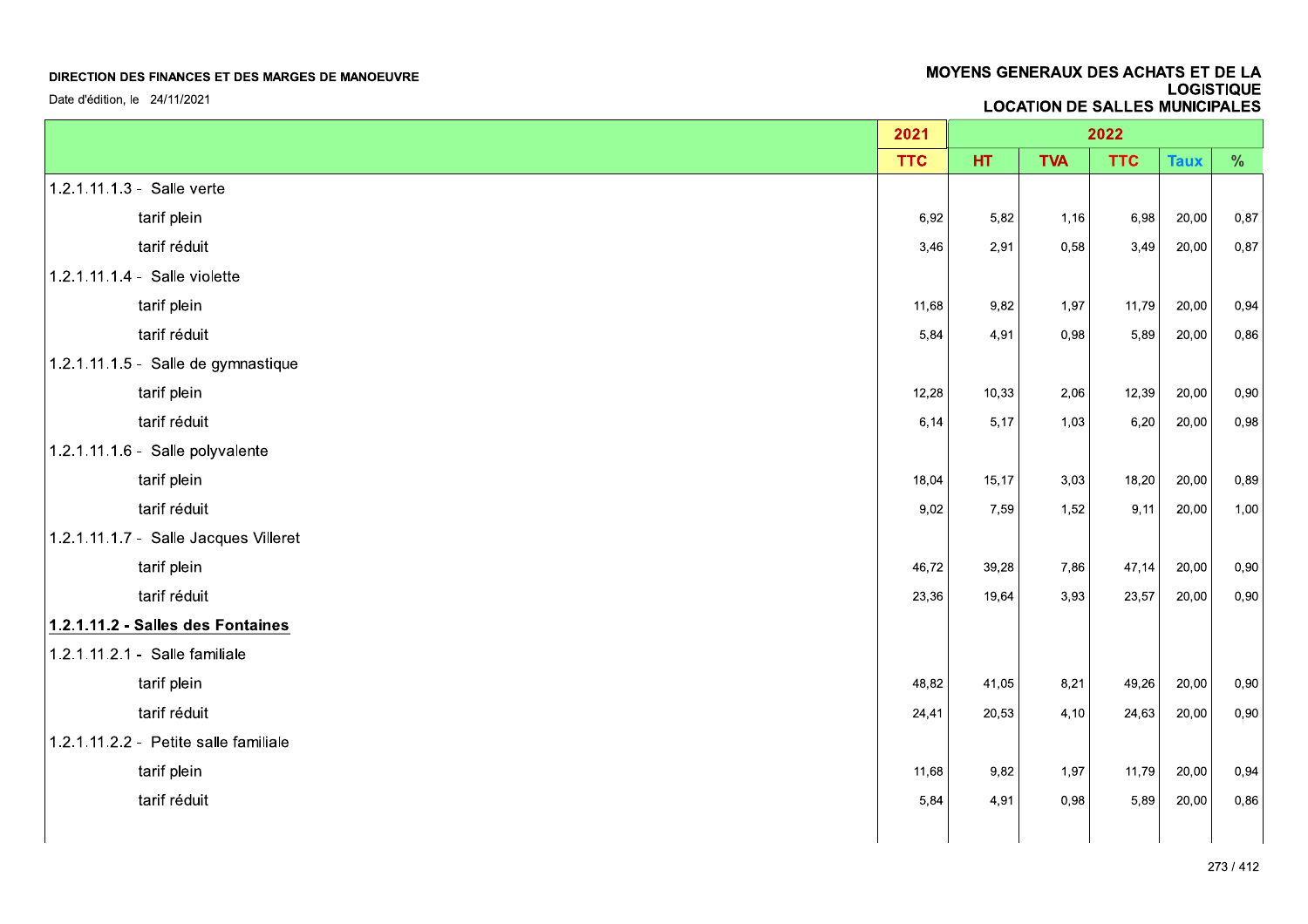Date d'édition, le 24/11/2021

|                                                                                                                                                    | 2021       |        |            | 2022       |             |      |
|----------------------------------------------------------------------------------------------------------------------------------------------------|------------|--------|------------|------------|-------------|------|
|                                                                                                                                                    | <b>TTC</b> | HT.    | <b>TVA</b> | <b>TTC</b> | <b>Taux</b> | $\%$ |
| 1.2.2 - Forfaits :                                                                                                                                 |            |        |            |            |             |      |
| 1.2.2.1 - Salle des Tourettes                                                                                                                      |            |        |            |            |             |      |
| tarif plein (8h-2h)                                                                                                                                | 806,00     | 677,71 | 135,54     | 813,25     | 20,00       | 0,90 |
| tarif réduit (8h-2h)                                                                                                                               | 403,00     | 338,86 | 67,77      | 406,63     | 20,00       | 0,90 |
| L'occupation de la salle pour des manifestations sportives est assujettie aux tarifs prévus au chapitre « Sports » de la<br>présente délibération. |            |        |            |            |             |      |
| 1.2.2.2 - Salles des Fontaines                                                                                                                     |            |        |            |            |             |      |
| 1.2.2.2.1 - Petite salle familiale                                                                                                                 |            |        |            |            |             |      |
| tarif plein (8h-4h)                                                                                                                                | 103.00     | 86,61  | 17,32      | 103,93     | 20,00       | 0,90 |
| tarif réduit (8h-4h)                                                                                                                               | 51,50      | 43,30  | 8,66       | 51,96      | 20,00       | 0,89 |
| tarif plein 2 jours                                                                                                                                | 150,00     | 126,13 | 25,22      | 151,35     | 20,00       | 0,90 |
| tarif réduit 2 jours                                                                                                                               | 75,00      | 63,07  | 12,61      | 75,68      | 20,00       | 0,91 |
| tarif plein week-end                                                                                                                               | 187,00     | 157,23 | 31,45      | 188,68     | 20,00       | 0,90 |
| tarif réduit week-end                                                                                                                              | 93,50      | 78.62  | 15,72      | 94,34      | 20,00       | 0,90 |
| 1.2.2.2.2 - Salle familiale                                                                                                                        |            |        |            |            |             |      |
| tarif plein (8h-4h)                                                                                                                                | 434,00     | 364,93 | 72,98      | 437,91     | 20,00       | 0,90 |
| tarif réduit (8h-4h)                                                                                                                               | 217,00     | 182,46 | 36,49      | 218,95     | 20,00       | 0,90 |
| tarif plein 2 jours                                                                                                                                | 625.00     | 525,53 | 105,10     | 630,63     | 20,00       | 0,90 |
| tarif réduit 2 jours                                                                                                                               | 312,50     | 262,76 | 52,55      | 315,31     | 20,00       | 0,90 |
| tarif plein week-end                                                                                                                               | 781,00     | 656,69 | 131,34     | 788,03     | 20,00       | 0,90 |
| tarif réduit week-end                                                                                                                              | 390,50     | 328,34 | 65,67      | 394,01     | 20,00       | 0,90 |
| 1.2.2.2.3 - Petite et grande salle familiale                                                                                                       |            |        |            |            |             |      |
| tarif plein week-end                                                                                                                               | 872,00     | 733,21 | 146,64     | 879,85     | 20,00       | 0,90 |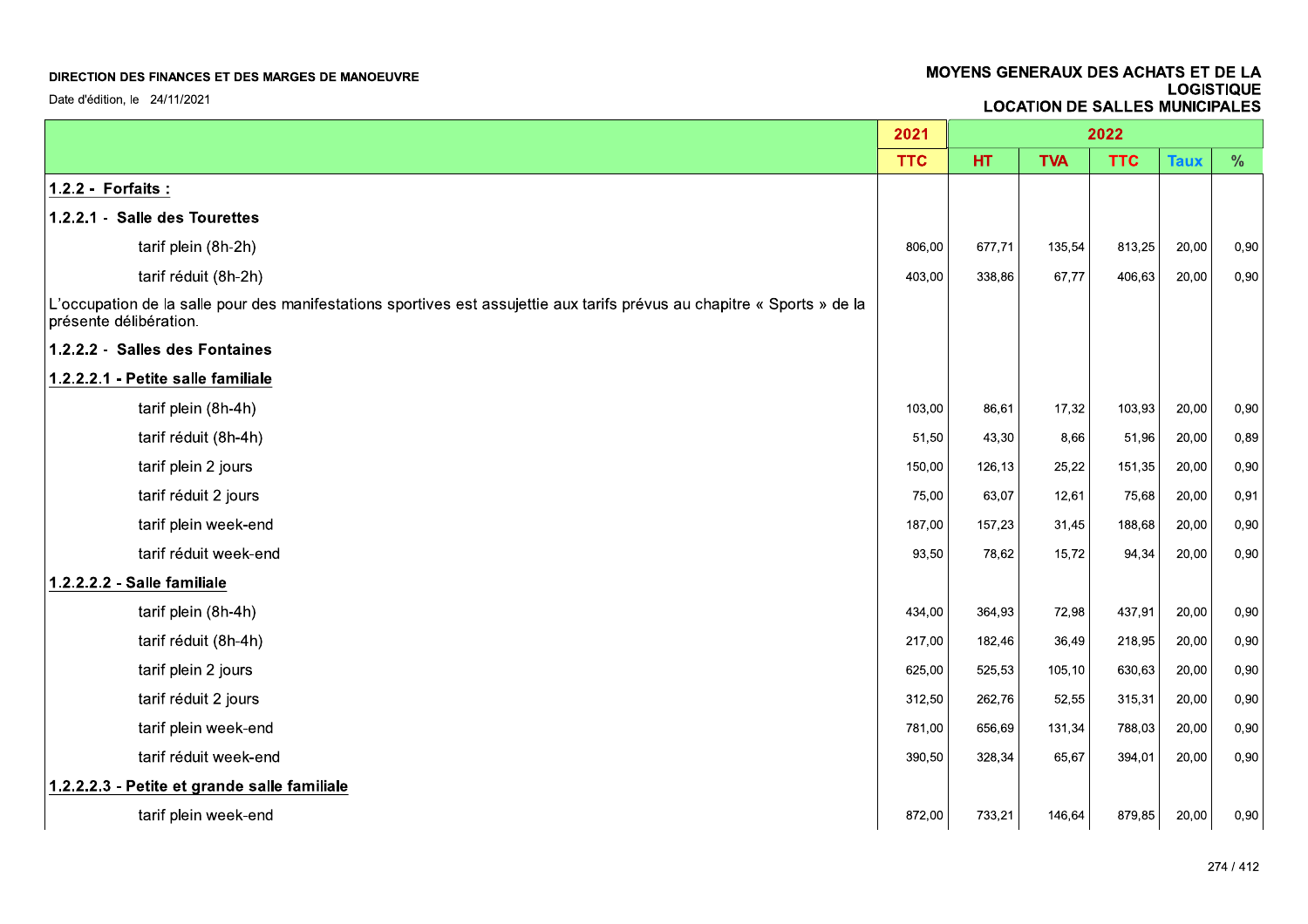|                                                         |            |                                       | MOYENS GENERAUX DES ACHATS ET DE LA |            | <b>LOGISTIQUE</b> |      |  |  |  |  |
|---------------------------------------------------------|------------|---------------------------------------|-------------------------------------|------------|-------------------|------|--|--|--|--|
| Date d'édition, le 24/11/2021                           |            | <b>LOCATION DE SALLES MUNICIPALES</b> |                                     |            |                   |      |  |  |  |  |
|                                                         | 2021       | 2022                                  |                                     |            |                   |      |  |  |  |  |
|                                                         | <b>TTC</b> | HT.                                   | <b>TVA</b>                          | <b>TTC</b> | <b>Taux</b>       | %    |  |  |  |  |
| tarif réduit week-end                                   | 436,00     | 366,60                                | 73,32                               | 439,92     | 20,00             | 0,90 |  |  |  |  |
| 1.3 - SALLES DE PRESTIGE                                |            |                                       |                                     |            |                   |      |  |  |  |  |
| 1.3.1 - Tarifs horaires - facturation 4h minimum        |            |                                       |                                     |            |                   |      |  |  |  |  |
| 1.3.1.1 - Salles Hôtel de Ville                         |            |                                       |                                     |            |                   |      |  |  |  |  |
| 1.3.1.1.2 - Salle des Mariages                          |            |                                       |                                     |            |                   |      |  |  |  |  |
| tarif plein                                             | 53,06      | 44,62                                 | 8,92                                | 53,54      | 20,00             | 0,90 |  |  |  |  |
| tarif réduit                                            | 26,53      | 22,31                                 | 4,46                                | 26,77      | 20,00             | 0,90 |  |  |  |  |
| 1.3.1.1.3 - Salle des Fêtes                             |            |                                       |                                     |            |                   |      |  |  |  |  |
| tarif plein                                             | 92,88      | 78,10                                 | 15,62                               | 93,72      | 20,00             | 0,90 |  |  |  |  |
| tarif réduit                                            | 46,44      | 39,05                                 | 7,81                                | 46,86      | 20,00             | 0,90 |  |  |  |  |
| 1.3.1.2 - Autres salles                                 |            |                                       |                                     |            |                   |      |  |  |  |  |
| 1.3.1.2.1 - Salle Capitulaire des Celliers Saint Julien |            |                                       |                                     |            |                   |      |  |  |  |  |
| tarif plein                                             | 21,72      | 18,26                                 | 3,65                                | 21,91      | 20,00             | 0,87 |  |  |  |  |
| tarif réduit                                            | 10,86      | 9,13                                  | 1,83                                | 10,96      | 20,00             | 0,92 |  |  |  |  |
| 1.3.1.2.2 - Saint Symphorien Salle des Mariages         |            |                                       |                                     |            |                   |      |  |  |  |  |
| tarif plein                                             | 26,52      | 22,30                                 | 4,46                                | 26,76      | 20,00             | 0,90 |  |  |  |  |
| tarif réduit                                            | 13,26      | 11,15                                 | 2,23                                | 13,38      | 20,00             | 0,90 |  |  |  |  |
| 1.3.1.2.3 - Annexe de la Milletière (petite salle)      |            |                                       |                                     |            |                   |      |  |  |  |  |
| tarif plein                                             | 37,18      | 31,26                                 | 6,25                                | 37,51      | 20,00             | 0,89 |  |  |  |  |
| tarif réduit                                            | 18,56      | 15,61                                 | 3,12                                | 18,73      | 20,00             | 0,92 |  |  |  |  |
| 1.3.1.2.4 - Grange de la Milletière (grande salle)      |            |                                       |                                     |            |                   |      |  |  |  |  |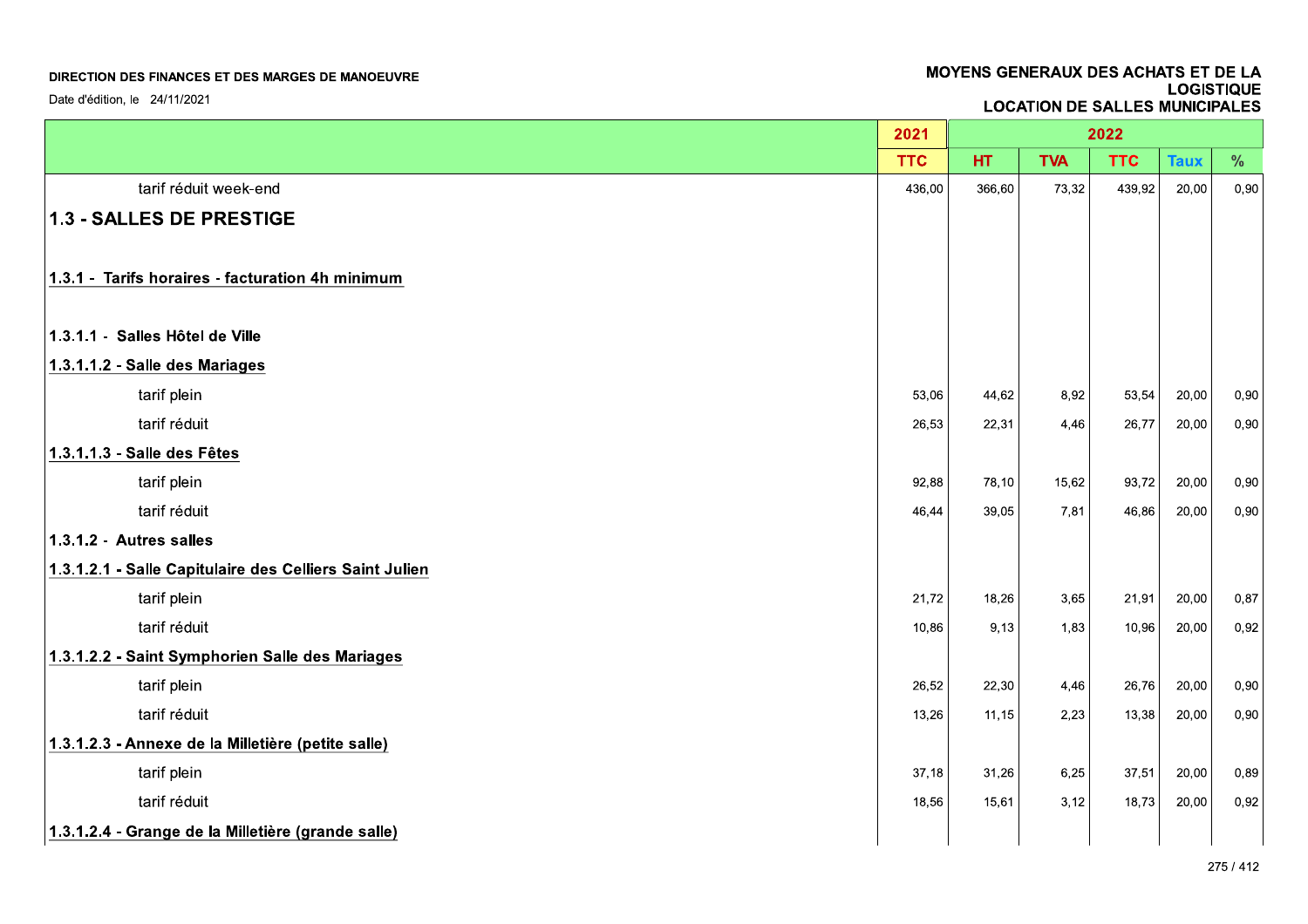| Date d'édition, le 24/11/2021                                       |            | MOYENS GENERAUX DES ACHATS ET DE LA<br><b>LOGISTIQUE</b><br><b>LOCATION DE SALLES MUNICIPALES</b> |            |            |             |      |
|---------------------------------------------------------------------|------------|---------------------------------------------------------------------------------------------------|------------|------------|-------------|------|
|                                                                     |            |                                                                                                   |            |            |             |      |
|                                                                     | 2021       |                                                                                                   |            | 2022       |             |      |
|                                                                     | <b>TTC</b> | HT.                                                                                               | <b>TVA</b> | <b>TTC</b> | <b>Taux</b> | $\%$ |
| tarif plein                                                         | 66,34      | 55,78                                                                                             | 11,16      | 66,94      | 20,00       | 0,90 |
| tarif réduit                                                        | 33,17      | 27,89                                                                                             | 5,58       | 33,47      | 20,00       | 0,90 |
| 1.3.1.2.5 - Salle complémentaire exposant serre du Jardin Botanique |            |                                                                                                   |            |            |             |      |
| tarif plein                                                         | 11,76      | 9,89                                                                                              | 1,98       | 11,87      | 20,00       | 0,94 |
| tarif réduit                                                        | 5,88       | 4,94                                                                                              | 0,99       | 5,93       | 20,00       | 0,85 |
| 1.3.1.2.6 - Auditorium bibliothèque municipale                      |            |                                                                                                   |            |            |             |      |
| tarif plein                                                         | 27,48      | 23,11                                                                                             | 4,62       | 27,73      | 20,00       | 0,91 |
| tarif réduit                                                        | 13,74      | 11,55                                                                                             | 2,31       | 13,86      | 20,00       | 0,87 |
| 1.3.2 - Tarifs soirée                                               |            |                                                                                                   |            |            |             |      |
| 1.3.2.1 - Salles Hôtel de Ville                                     |            |                                                                                                   |            |            |             |      |
| 1.3.2.1.1 - Salle des Commissions Générales                         |            |                                                                                                   |            |            |             |      |
| tarif plein                                                         | 64,00      | 53,82                                                                                             | 10,76      | 64,58      | 20,00       | 0,91 |
| tarif réduit                                                        | 32,00      | 26,91                                                                                             | 5,38       | 32,29      | 20,00       | 0,91 |
| 1.3.2.1.2 - Salle des Mariages                                      |            |                                                                                                   |            |            |             |      |
| tarif plein                                                         | 479,00     | 402,76                                                                                            | 80,55      | 483,31     | 20,00       | 0,90 |
| tarif réduit                                                        | 239,50     | 201,38                                                                                            | 40,28      | 241,66     | 20,00       | 0,90 |
| 1.3.2.1.3 - Salle des Fêtes                                         |            |                                                                                                   |            |            |             |      |
| tarif plein                                                         | 745,00     | 626,43                                                                                            | 125,28     | 751,71     | 20,00       | 0,90 |
| tarif réduit                                                        | 372,50     | 313,21                                                                                            | 62,64      | 375,85     | 20,00       | 0,90 |
| 1.3.2.1.4 - Péristyle                                               |            |                                                                                                   |            |            |             |      |
| tarif plein                                                         | 340,00     | 285,88                                                                                            | 57,18      | 343,06     | 20,00       | 0,90 |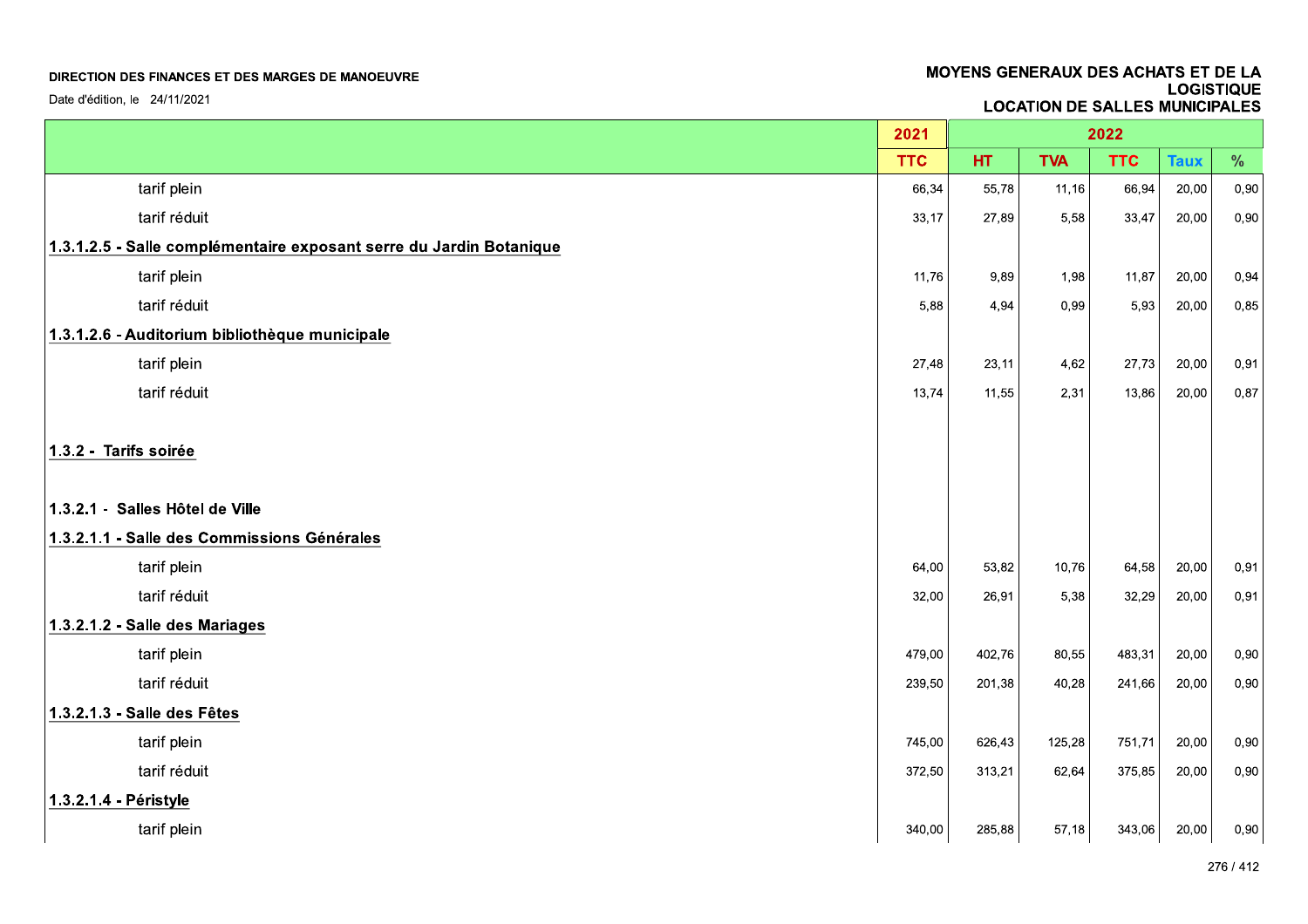| DIRECTION DES FINANCES ET DES MARGES DE MANOEUVRE<br>Date d'édition, le 24/11/2021 |            |        | <b>MOYENS GENERAUX DES ACHATS ET DE LA</b><br><b>LOGISTIQUE</b><br><b>LOCATION DE SALLES MUNICIPALES</b> |            |             |      |  |
|------------------------------------------------------------------------------------|------------|--------|----------------------------------------------------------------------------------------------------------|------------|-------------|------|--|
|                                                                                    |            |        |                                                                                                          |            |             |      |  |
|                                                                                    | 2021       |        |                                                                                                          | 2022       |             |      |  |
|                                                                                    | <b>TTC</b> | HT.    | <b>TVA</b>                                                                                               | <b>TTC</b> | <b>Taux</b> | $\%$ |  |
| tarif réduit                                                                       | 170,00     | 142,94 | 28,59                                                                                                    | 171,53     | 20,00       | 0,90 |  |
| 1.3.2.2 - Autres salles                                                            |            |        |                                                                                                          |            |             |      |  |
| 1.3.2.2.1 - Salle Capitulaire des Celliers Saint Julien                            |            |        |                                                                                                          |            |             |      |  |
| tarif plein                                                                        | 108,00     | 90,81  | 18,16                                                                                                    | 108,97     | 20,00       | 0,90 |  |
| tarif réduit                                                                       | 54,00      | 45,41  | 9,08                                                                                                     | 54,49      | 20,00       | 0,91 |  |
| 1.3.2.2.2 - Saint Symphorien Salle des Mariages<br>tarif plein                     | 212,00     | 178,26 | 35,65                                                                                                    | 213,91     | 20,00       | 0,90 |  |
| tarif réduit                                                                       | 106,00     | 89,12  | 17,83                                                                                                    | 106,95     | 20,00       | 0,90 |  |
| 1.3.2.2.3 - Auditorium Bibliothèque Municipale                                     |            |        |                                                                                                          |            |             |      |  |
| tarif plein                                                                        | 423,60     | 356,17 | 71,24                                                                                                    | 427,41     | 20,00       | 0,90 |  |
| tarif réduit                                                                       | 211,80     | 178,09 | 35,62                                                                                                    | 213,71     | 20,00       | 0,90 |  |
| 1.3.2.2.4 - Serre d'Orangerie du Jardin Botanique (18h - 22h)                      |            |        |                                                                                                          |            |             |      |  |
| tarif plein                                                                        | 308,00     | 258,97 | 51,80                                                                                                    | 310,77     | 20,00       | 0,90 |  |
| tarif réduit                                                                       | 154,00     | 129,49 | 25,90                                                                                                    | 155,39     | 20,00       | 0,90 |  |
| 1.3.3 - Forfaits                                                                   |            |        |                                                                                                          |            |             |      |  |
| 1.3.3.1 - Annexe de la Milletière (petite salle)                                   |            |        |                                                                                                          |            |             |      |  |
| tarif plein 24 heures                                                              | 357,00     | 300,17 | 60,04                                                                                                    | 360,21     | 20,00       | 0,90 |  |
| tarif réduit 24 heures                                                             | 178,50     | 150,09 | 30,02                                                                                                    | 180,11     | 20,00       | 0,90 |  |
| tarif plein 2 jours                                                                | 476,00     | 400,23 | 80,05                                                                                                    | 480,28     | 20,00       | 0,90 |  |
| tarif réduit 2 jours                                                               | 238,00     | 200,12 | 40,02                                                                                                    | 240, 14    | 20,00       | 0,90 |  |
| tarif plein week-end                                                               | 595,00     | 500,30 | 100,06                                                                                                   | 600,36     | 20,00       | 0,90 |  |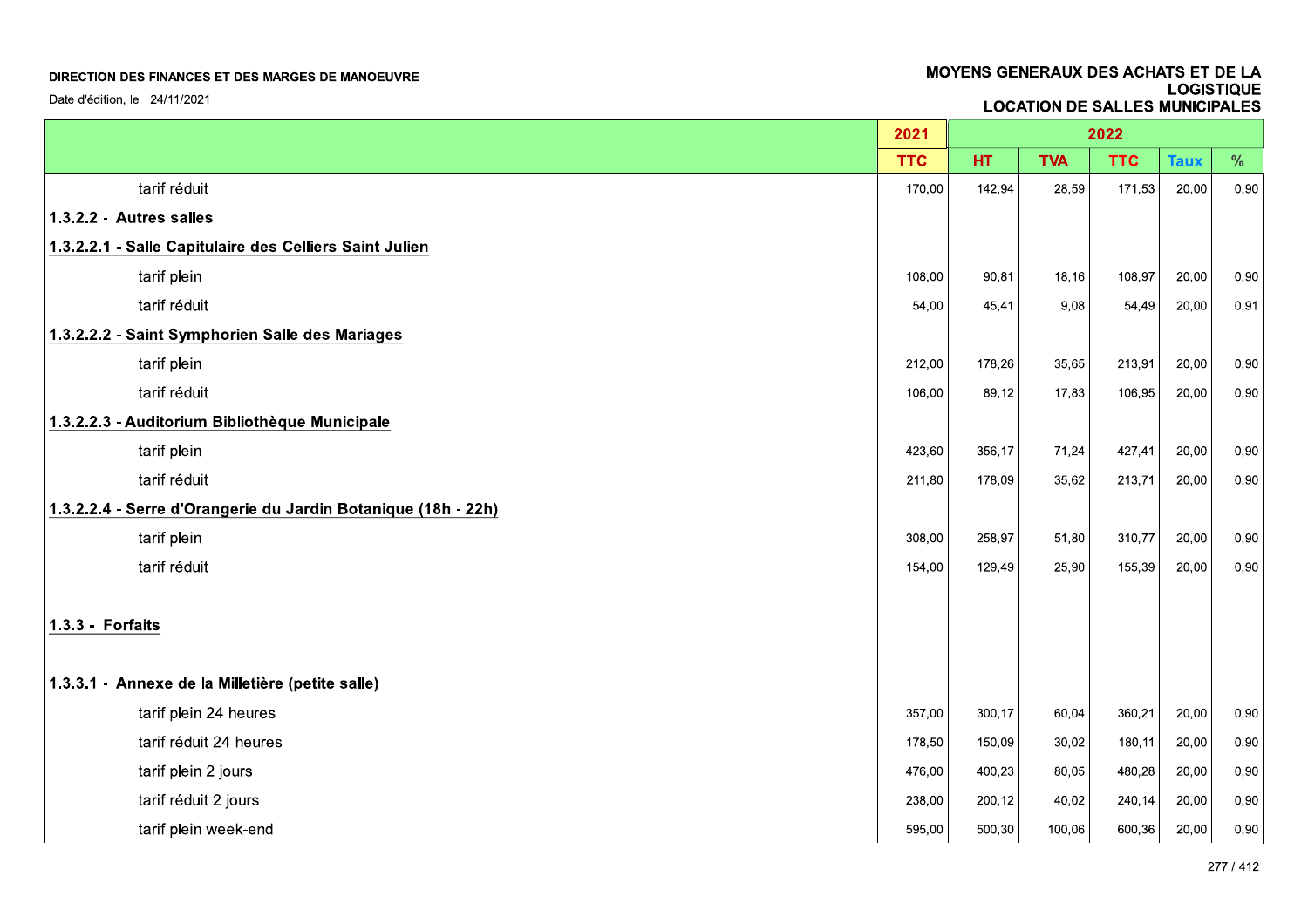| MOYENS GENERAUX DES ACHATS ET DE LA<br>DIRECTION DES FINANCES ET DES MARGES DE MANOEUVRE                       |            |         |                                       |            |             | <b>LOGISTIQUE</b> |
|----------------------------------------------------------------------------------------------------------------|------------|---------|---------------------------------------|------------|-------------|-------------------|
| Date d'édition, le 24/11/2021                                                                                  |            |         | <b>LOCATION DE SALLES MUNICIPALES</b> |            |             |                   |
|                                                                                                                | 2021       |         |                                       | 2022       |             |                   |
|                                                                                                                | <b>TTC</b> | HT.     | <b>TVA</b>                            | <b>TTC</b> | <b>Taux</b> | $\%$              |
| tarif réduit week-end                                                                                          | 297,50     | 250,15  | 50,03                                 | 300,18     | 20,00       | 0,90              |
| 1.3.3.2 - Grange de la Milletière                                                                              |            |         |                                       |            |             |                   |
| tarif plein 24 heures                                                                                          | 633,50     | 532,67  | 106,53                                | 639,20     | 20,00       | 0,90              |
| tarif réduit 24 heures                                                                                         | 316,75     | 266,33  | 53,27                                 | 319,60     | 20,00       | 0,90              |
| tarif plein 2 jours                                                                                            | 853,00     | 717,23  | 143,45                                | 860,68     | 20,00       | 0,90              |
| tarif réduit 2 jours                                                                                           | 426,50     | 358,62  | 71,72                                 | 430,34     | 20,00       | 0,90              |
| tarif plein week-end                                                                                           | 1061,00    | 892,13  | 178,42                                | 1070,55    | 20,00       | 0,90              |
| tarif réduit week-end                                                                                          | 530,50     | 446,06  | 89,21                                 | 535,27     | 20,00       | 0,90              |
| 1.3.3.3 - Milletière Grange et Annexe                                                                          |            |         |                                       |            |             |                   |
| tarif plein week-end                                                                                           | 1491,00    | 1253,68 | 250,74                                | 1504,42    | 20,00       | 0,90              |
| tarif réduit week-end                                                                                          | 745,50     | 626,84  | 125,37                                | 752,21     | 20,00       | 0,90              |
| 1.3.3.4 - Serre d'Orangerie du jardin botanique                                                                |            |         |                                       |            |             |                   |
| tarif plein week-end (vendredi 18h - lundi 10h)                                                                | 435,00     | 365,77  | 73,15                                 | 438,92     | 20,00       | 0,90              |
| tarif réduit week-end (vendredi 18h - lundi 10h)                                                               | 217,50     | 182,88  | 36,58                                 | 219,46     | 20,00       | 0,90              |
| tarif plein 1 semaine                                                                                          | 849,00     | 713,87  | 142,77                                | 856,64     | 20,00       | 0,90              |
| tarif réduit 1 semaine                                                                                         | 424,50     | 356,93  | 71,39                                 | 428,32     | 20,00       | 0,90              |
| tarif plein 1 semaine supplémentaire                                                                           | 424,50     | 356,93  | 71,39                                 | 428,32     | 20,00       | 0,90              |
| tarif réduit 1 semaine supplémentaire                                                                          | 212,24     | 178,46  | 35,69                                 | 214, 15    | 20,00       | 0,90              |
| 1.4 - SALLES DE SPECTACLE :                                                                                    |            |         |                                       |            |             |                   |
| Tarif à la journée exclusivement réservé à des manifestations culturelles                                      |            |         |                                       |            |             |                   |
| Le mécanisme de réduction tarifaire déroge à la règle exposée en début de chapitre et se présente comme suit : |            |         |                                       |            |             |                   |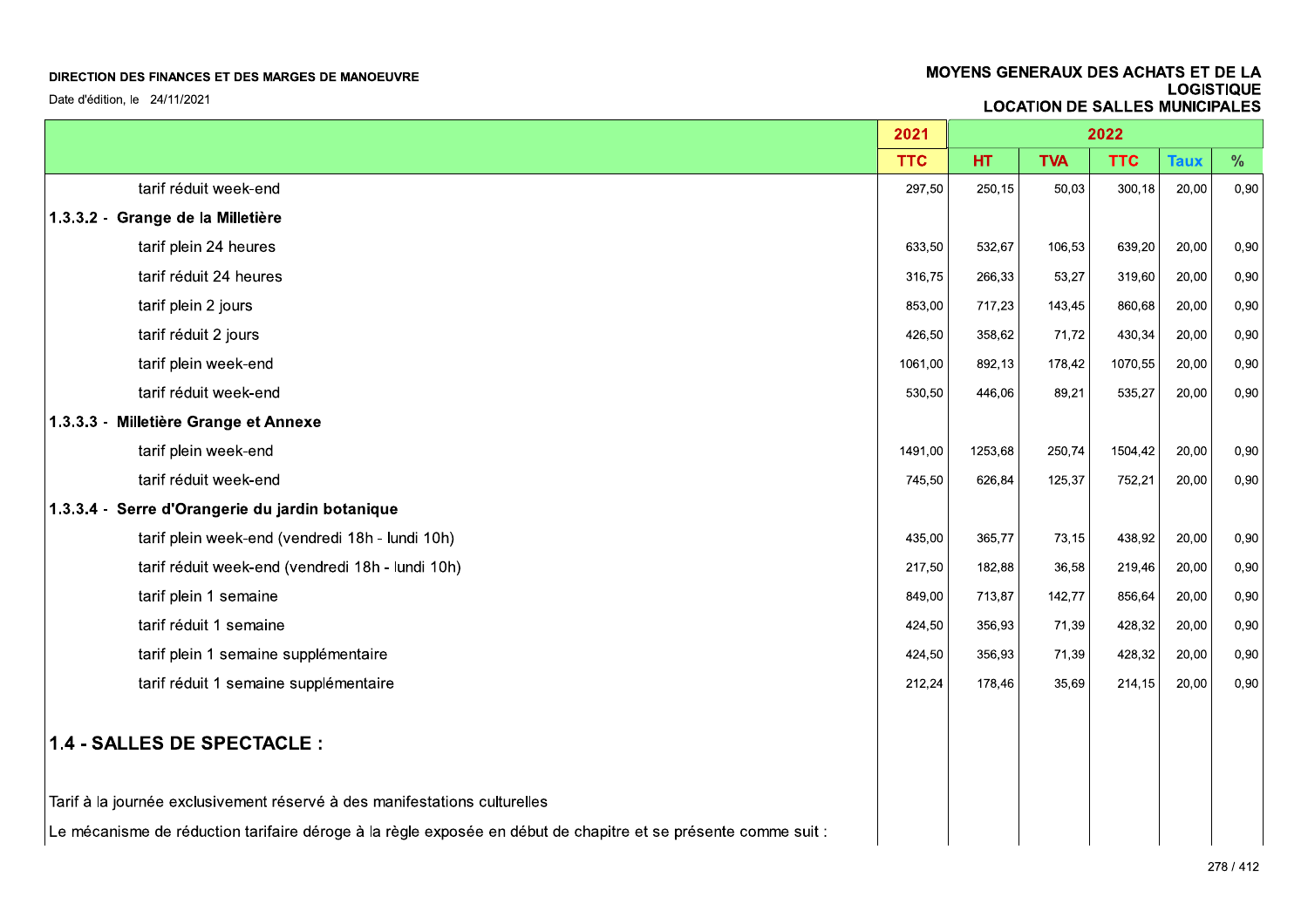Date d'édition, le 24/11/2021

|                                                                                                                                 | 2021       | 2022  |            |            |             |               |
|---------------------------------------------------------------------------------------------------------------------------------|------------|-------|------------|------------|-------------|---------------|
|                                                                                                                                 | <b>TTC</b> | HT.   | <b>TVA</b> | <b>TTC</b> | <b>Taux</b> | $\frac{0}{0}$ |
|                                                                                                                                 |            |       |            |            |             |               |
| 1.4.1 - Tarif plein                                                                                                             |            |       |            |            |             |               |
| - Salle Jean de Ockeghem                                                                                                        |            | 79,17 | 15,83      | 95,00      | 20,00       |               |
| - Location de piano salle Ockeghem                                                                                              |            | 77,50 | 15,50      | 93,00      | 20,00       |               |
| - Salle Jacques Villeret                                                                                                        |            | 79,17 | 15,83      | 95,00      | 20,00       |               |
| - Salle Polyvalente Centre de Vie du Sanitas                                                                                    |            | 79,17 | 15,83      | 95,00      | 20,00       |               |
| - Forfait mobilisation technicien et régie technique                                                                            |            | 54,17 | 10,83      | 65,00      | 20,00       |               |
| - Forfait mobilisation technicien et régie technique (dimanche et jours fériés)                                                 |            | 78,33 | 15,67      | 94,00      | 20,00       |               |
| - Forfait montage filage démontage (sans public)                                                                                |            | 39.58 | 7,92       | 47,50      | 20,00       |               |
| 1.4.2 - Tarif réduit                                                                                                            |            |       |            |            |             |               |
| Il est accordé aux manifestations présentant un intérêt public dans le cadre d'un partenariat formalisé.                        |            |       |            |            |             |               |
| - Salle Jean de Ockeghem                                                                                                        |            | 39,58 | 7,92       | 47,50      | 20,00       |               |
| - Salle Jacques Villeret                                                                                                        |            | 39,58 | 7,92       | 47,50      | 20,00       |               |
| - Salle Polyvalente Centre de Vie du Sanitas                                                                                    |            | 39,58 | 7,92       | 47,50      | 20,00       |               |
| 1.4.3 - Gratuité                                                                                                                |            |       |            |            |             |               |
| Elle est accordée aux manifestations prolongeant une politique publique municipale dans le cadre d'un partenariat<br>formalisé. |            |       |            |            |             |               |
| 1.5 - LOCAUX DE REPETITIONS & DE CREATION ARTISTIQUE                                                                            |            |       |            |            |             |               |
| (Tarif ne bénéficiant d'aucune autre réduction)                                                                                 |            |       |            |            |             |               |
| Salle polyvalente du Centre de vie du Sanitas, Salle Jacques Villeret                                                           |            |       |            |            |             |               |
| - Tarif horaire                                                                                                                 | 5,00       | 4,17  | 0,83       | 5,00       | 20,00       |               |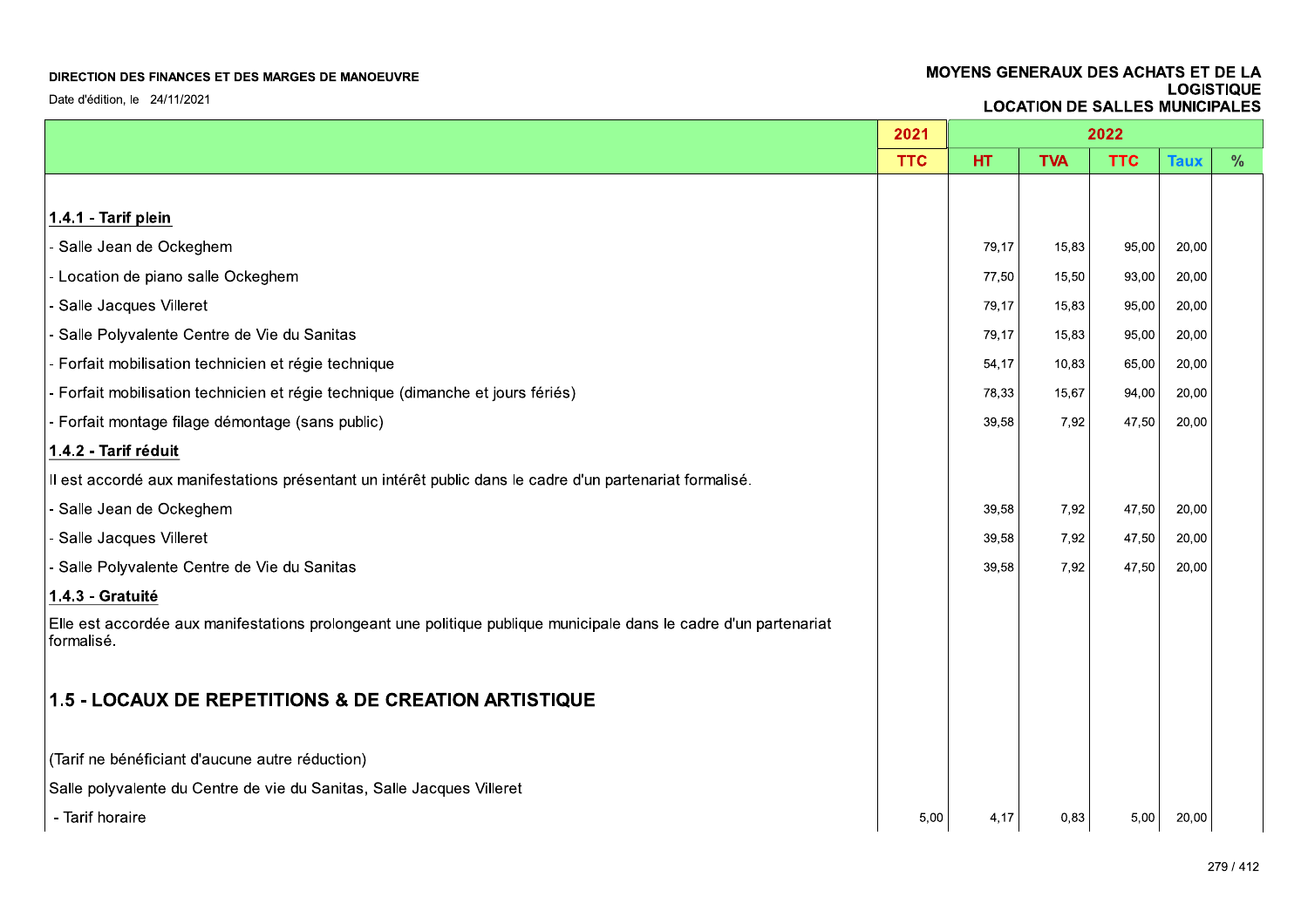Date d'édition, le 24/11/2021

|                                                                                                         | 2021       | 2022  |            |            |             |               |
|---------------------------------------------------------------------------------------------------------|------------|-------|------------|------------|-------------|---------------|
|                                                                                                         | <b>TTC</b> | HT.   | <b>TVA</b> | <b>TTC</b> | <b>Taux</b> | $\frac{0}{0}$ |
| - 4 créneaux de 2 heures                                                                                | 35,00      | 29,17 | 5,83       | 35,00      | 20,00       |               |
| - Forfait de 12 créneaux de 2 heures                                                                    | 75,00      | 62,50 | 12,50      | 75,00      | 20,00       |               |
|                                                                                                         |            |       |            |            |             |               |
| 1.6 - MAISON DES ASSOCIATIONS : Tarif horaire                                                           |            |       |            |            |             |               |
|                                                                                                         |            |       |            |            |             |               |
| 1.6.1 - Salle 1                                                                                         |            |       |            |            |             |               |
| tarif plein                                                                                             | 7,24       | 6,09  | 1,22       | 7,31       | 20,00       | 0,97          |
| tarif réduit                                                                                            | 3,62       | 3,04  | 0,61       | 3,65       | 20,00       | 0,83          |
| 1.6.2 - Salle 2                                                                                         |            |       |            |            |             |               |
| tarif plein                                                                                             | 6,92       | 5,82  | 1,16       | 6,98       | 20,00       | 0,87          |
| tarif réduit                                                                                            | 3,46       | 2,91  | 0,58       | 3,49       | 20,00       | 0,87          |
| $1.6.3 - Salle 3$                                                                                       |            |       |            |            |             |               |
| tarif plein                                                                                             | 6,92       | 5,82  | 1,16       | 6,98       | 20,00       | 0,87          |
| tarif réduit                                                                                            | 3,46       | 2,91  | 0,58       | 3,49       | 20,00       | 0,87          |
| 1.6.4 - Salle 4                                                                                         |            |       |            |            |             |               |
| tarif plein                                                                                             | 7,24       | 6,09  | 1,22       | 7,31       | 20,00       | 0,97          |
| tarif réduit                                                                                            | 3,62       | 3,04  | 0,61       | 3,65       | 20,00       | 0,83          |
|                                                                                                         |            |       |            |            |             |               |
| 1.7 - SALLES DES ECOLES : Tarif horaire                                                                 |            |       |            |            |             |               |
|                                                                                                         |            |       |            |            |             |               |
| $\vert$ 1.7.1 - Salles de classes, d'arts plastiques, d'informatique, de bibliothèque, et cours d'école |            |       |            |            |             |               |
| tarif plein                                                                                             | 10,60      | 8,92  | 1,78       | 10,70      | 20,00       | 0,94          |
| tarif réduit                                                                                            | 5,30       | 4,46  | 0,89       | 5,35       | 20,00       | 0,94          |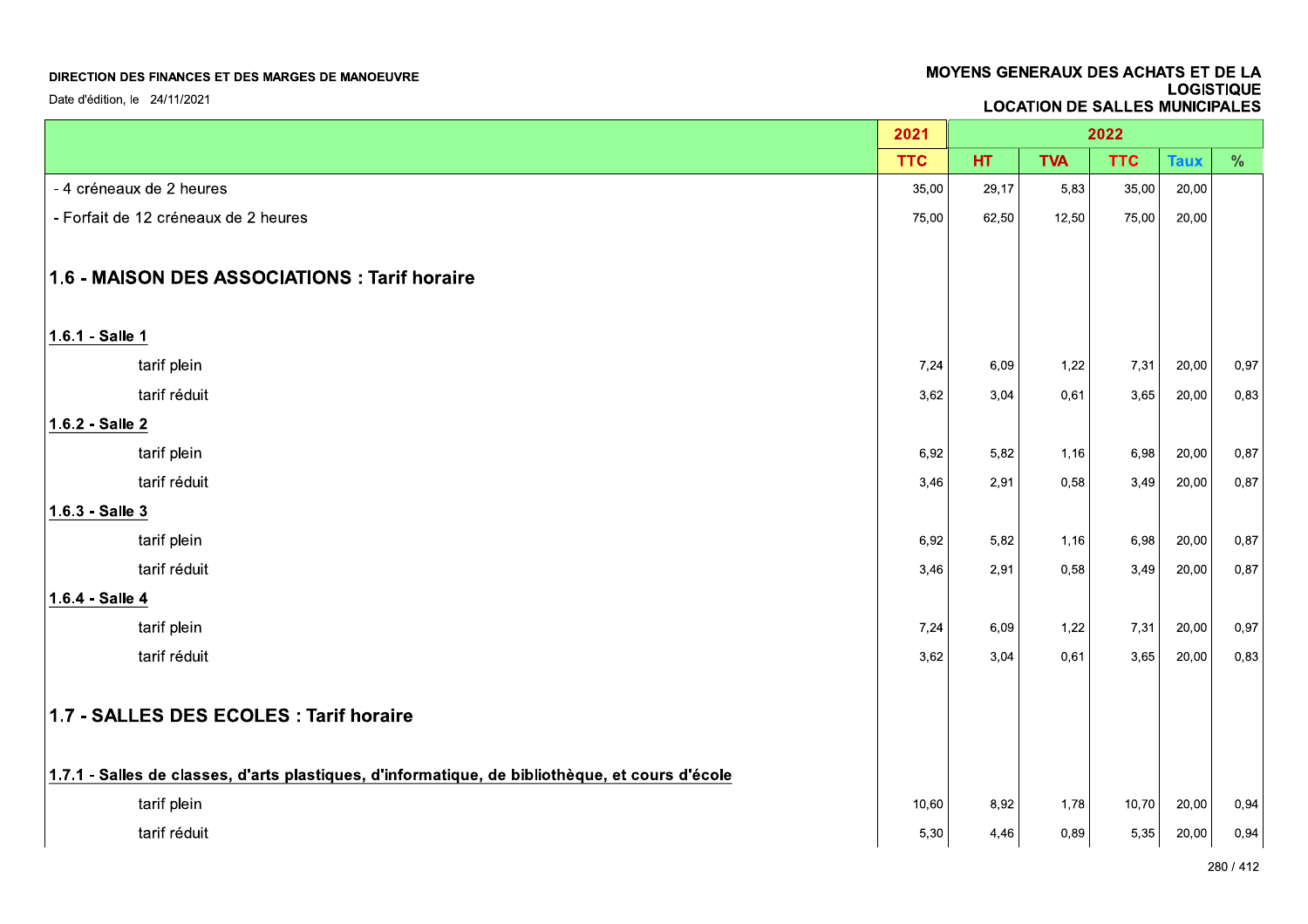Date d'édition, le 24/11/2021

|                                                                                   | 2021       | 2022  |            |            |             |               |  |
|-----------------------------------------------------------------------------------|------------|-------|------------|------------|-------------|---------------|--|
|                                                                                   | <b>TTC</b> | HT.   | <b>TVA</b> | <b>TTC</b> | <b>Taux</b> | $\frac{0}{0}$ |  |
|                                                                                   |            |       |            |            |             |               |  |
| 1.7.2 - Salles de motricité                                                       |            |       |            |            |             |               |  |
| tarif plein                                                                       | 17,24      | 14,50 | 2,90       | 17,40      | 20,00       | 0,93          |  |
| tarif réduit                                                                      | 8,63       | 7.25  | 1,45       | 8,70       | 20,00       | 0,81          |  |
| 1.7.3 - Préaux couverts, salles polyvalentes                                      |            |       |            |            |             |               |  |
| tarif plein                                                                       | 23,88      | 20,07 | 4,02       | 24,09      | 20,00       | 0,88          |  |
| tarif réduit                                                                      | 11,94      | 10,04 | 2,01       | 12,05      | 20,00       | 0,92          |  |
| 1.7.4 - Salles polyvalentes Raspail, Jean de la Fontaine, André Gide, Simone Veil |            |       |            |            |             |               |  |
| tarif plein                                                                       | 42,46      | 35,70 | 7,14       | 42,84      | 20,00       | 0,89          |  |
| tarif réduit                                                                      | 21,23      | 17,85 | 3,57       | 21,42      | 20,00       | 0,89          |  |
|                                                                                   |            |       |            |            |             |               |  |
| 1.8 - BOITE A LETTRES - Maison des Associations                                   |            |       |            |            |             |               |  |
| Gratuite pour la première année commencée                                         |            |       |            |            |             |               |  |
| - tarif annuel                                                                    | 20,00      | 16,67 | 3,33       | 20,00      | 20,00       |               |  |
|                                                                                   |            |       |            |            |             |               |  |
| Les recettes seront constatées au 7083 025 141 HT (TVA 20 %)                      |            |       |            |            |             |               |  |
| 1.9 - MATERIEL AUDIOVISUEL (à utiliser dans les salles municipales)               |            |       |            |            |             |               |  |
| - Sonorisation : à la journée                                                     | 18,50      | 15,42 | 3,08       | 18,50      | 20,00       |               |  |
| - Rétroprojecteur : à la journée                                                  | 16,50      | 13,75 | 2,75       | 16,50      | 20,00       |               |  |
| - Vidéo-projecteur et écran : tarif horaire                                       | 23,00      | 19,17 | 3,83       | 23,00      | 20,00       |               |  |
|                                                                                   |            |       |            |            |             |               |  |
| Les recettes seront constatées aux 7083 HT - 33 C00,321 C40, 020 W10 (TVA 20%)    |            |       |            |            |             |               |  |